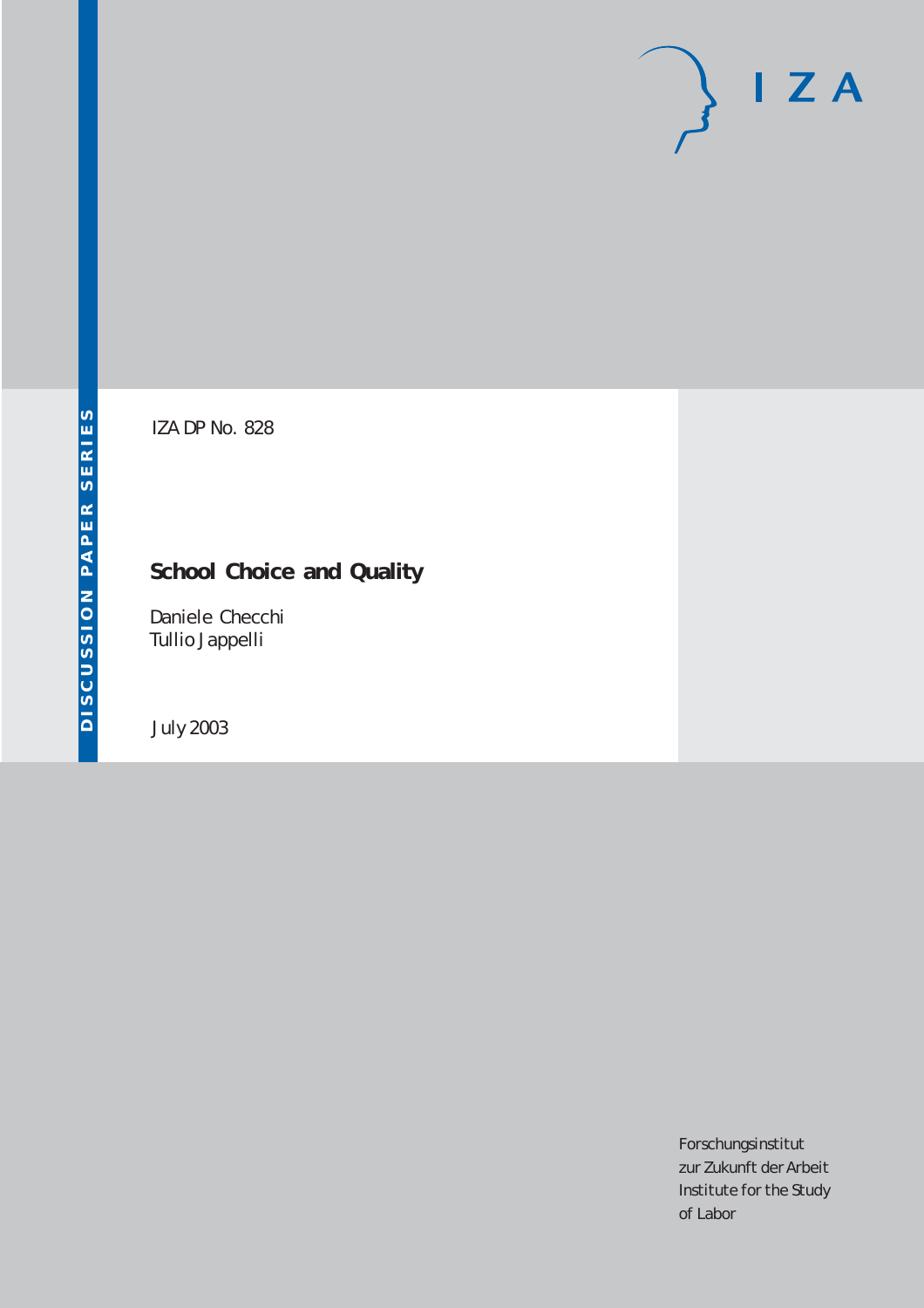# **School Choice and Quality**

### **Daniele Checchi**

*wTw, University of Milano and IZA Bonn* 

## **Tullio Jappelli**

*CSEF, University of Salerno and CEPR* 

#### Discussion Paper No. 828 July 2003

IZA

P.O. Box 7240 D-53072 Bonn Germany

Tel.: +49-228-3894-0 Fax: +49-228-3894-210 Email: [iza@iza.org](mailto:iza@iza.org)

This Discussion Paper is issued within the framework of IZA's research area *Welfare State and Labor Market.* Any opinions expressed here are those of the author(s) and not those of the institute. Research disseminated by IZA may include views on policy, but the institute itself takes no institutional policy positions.

The Institute for the Study of Labor (IZA) in Bonn is a local and virtual international research center and a place of communication between science, politics and business. IZA is an independent, nonprofit limited liability company (Gesellschaft mit beschränkter Haftung) supported by Deutsche Post World Net. The center is associated with the University of Bonn and offers a stimulating research environment through its research networks, research support, and visitors and doctoral programs. IZA engages in (i) original and internationally competitive research in all fields of labor economics, (ii) development of policy concepts, and (iii) dissemination of research results and concepts to the interested public. The current research program deals with (1) mobility and flexibility of labor, (2) internationalization of labor markets, (3) welfare state and labor market, (4) labor markets in transition countries, (5) the future of labor, (6) evaluation of labor market policies and projects and (7) general labor economics.

IZA Discussion Papers often represent preliminary work and are circulated to encourage discussion. Citation of such a paper should account for its provisional character. A revised version may be available on the IZA website ([www.iza.org](http://www.iza.org/)) or directly from the author.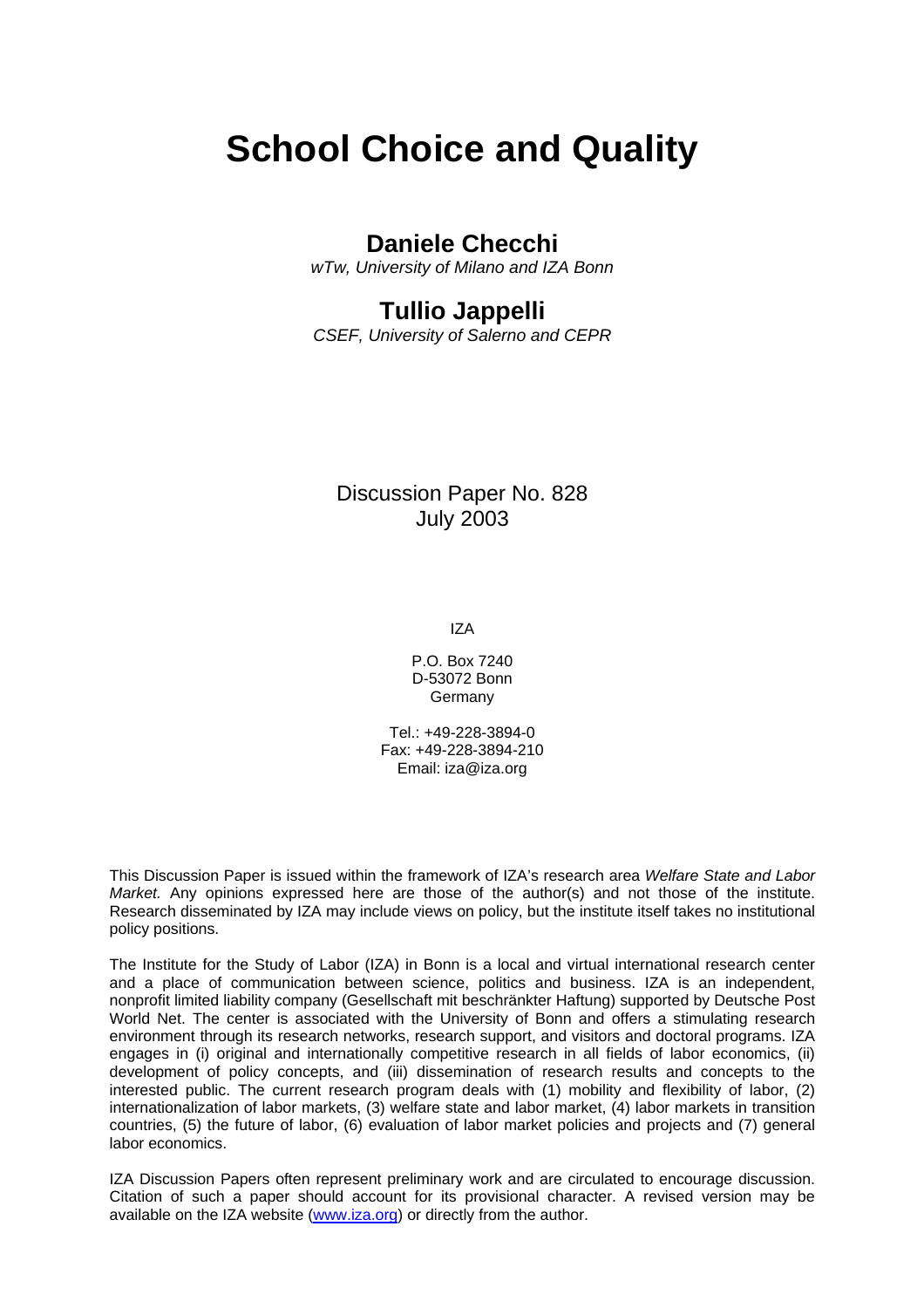IZA Discussion Paper No. 828 July 2003

## **ABSTRACT**

## **School Choice and Quality**[∗](#page-2-0)

The 1993 Survey of Household Income and Wealth, a representative survey of the Italian population covering 24,000 individuals, reports detailed information on children attendance of public and private schools and parents' self-assessment of the quality of public schools in the city of residence. The survey also provides detailed information on the household demographic structure, income and parents' education. The empirical analysis indicates that the quality of schools is one of the driving factors in the choice between private and public schools. The results are robust with respect to the particular quality indicator used and the presence of provincial fixed effects.

JEL Classification: I21, I22

Keywords: private school, school quality, education finance

Corresponding author:

 $\overline{a}$ 

Daniele Checchi Department of Political Science University of Milano Via Conservatorio 7 20122 Milano Italy Tel.: +39 2 50321 519 Fax: +39 2 50321 505 Email [daniele.checchi@unimi.it](mailto:daniele.checchi@unimi.it)

<span id="page-2-0"></span><sup>∗</sup> We thank the European Union, the Italian Ministry for Universities and Research (MIUR), and the Italian National Research Council (CNR) for financial support. This paper was completed while Daniele Checchi was visiting the Department of Economics of the University of York.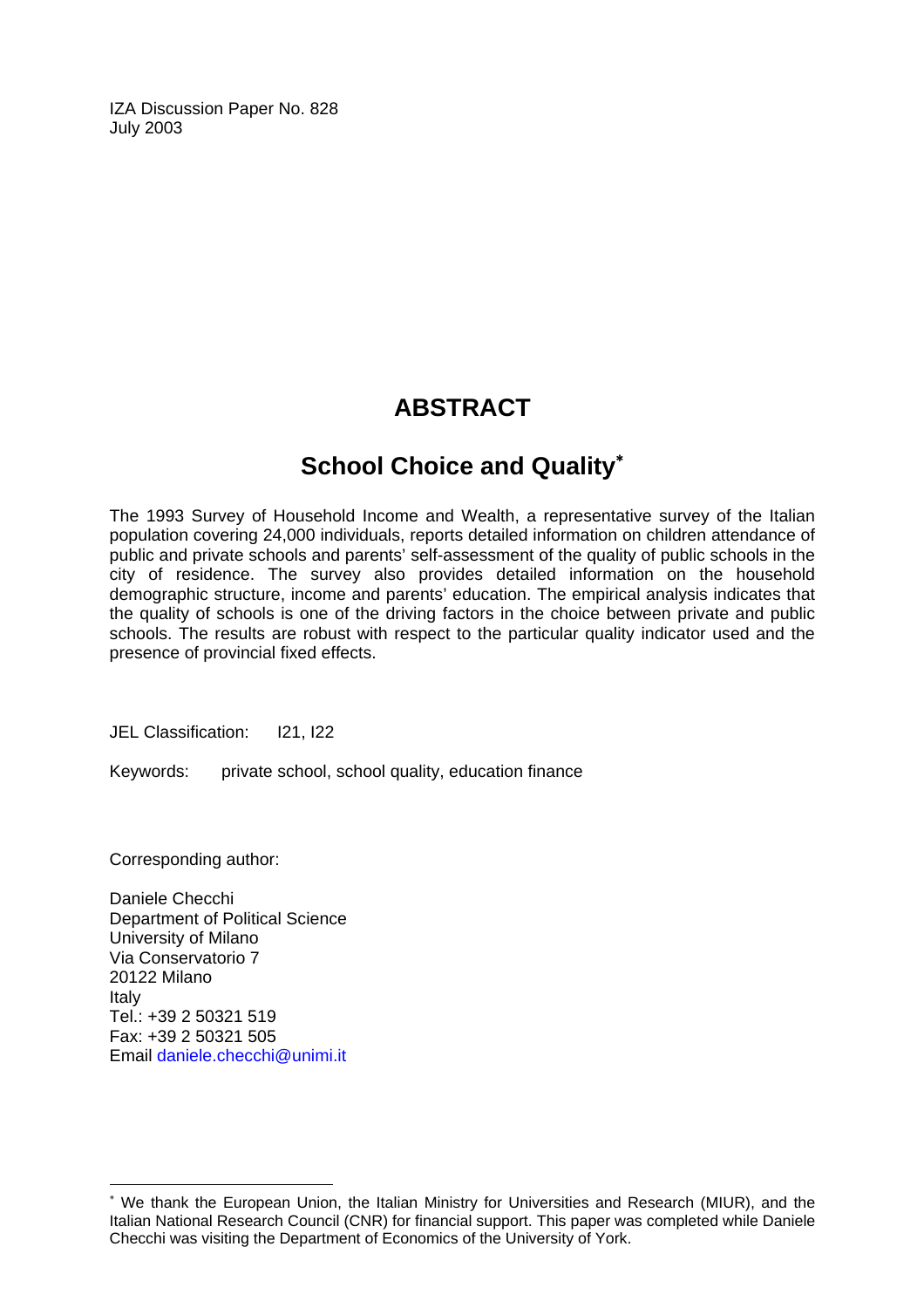#### **1. Introduction**

l

The choice between private and public provision and financing of education is receiving increasing attention. In spite of this debate, very little is known as to which variables guide parents' choice between private and public schools. Apart from the obvious role played by parents' resources, it is still unclear if parents' decisions are driven by quality considerations and quality comparisons between public and private schools. In the literature school quality is usually measured by the pupil-teachers ratio, class size, teachers' salaries and experience. However, these indicators are almost invariably aggregated by geographical areas, and are not available at the individual school level. This makes the task of estimating the genuine impact of quality on school choice difficult if not impossible, because the quality index might be correlated with other geographical variables.

In this paper we provide evidence on the effect of school quality on school choice using data drawn from the 1993 Survey of Household Income and Wealth, a large cross-section representative of the Italian resident population. The survey contains information on school attendance (private or public) and a subjective assessment of the quality of public schools. This information is then merged with provincial data on aggregate indicators of school quality (such as pupil-teachers ratio). We can therefore relate school choice not only to aggregate quality indicators, but also to indicators that vary at the individual level.

The OECD private enrolment rate in elementary and secondary schools is only 2.9 percent, reflecting a massive role of the government in the provision of education.<sup>1</sup> In the U.S., where the education system is more market oriented, the private enrolment rate is 10.9 percent. Italy's 5.5 percent of private enrolment rate is not as high as in the U.S. but ranks considerably above the OECD average.

Studying parents' decisions to invest in the education of their children is not easy in countries in which private schools receive direct or indirect government support. In this respect, Italy represents an interesting case study. Given the constitutional mandate that privately

<sup>&</sup>lt;sup>1</sup> The OECD defines as private schools "privately managed institutions that receive less than 50 percent of funding from public sources." Data refer to 1999. Source: OECD (2002), Table C1.4.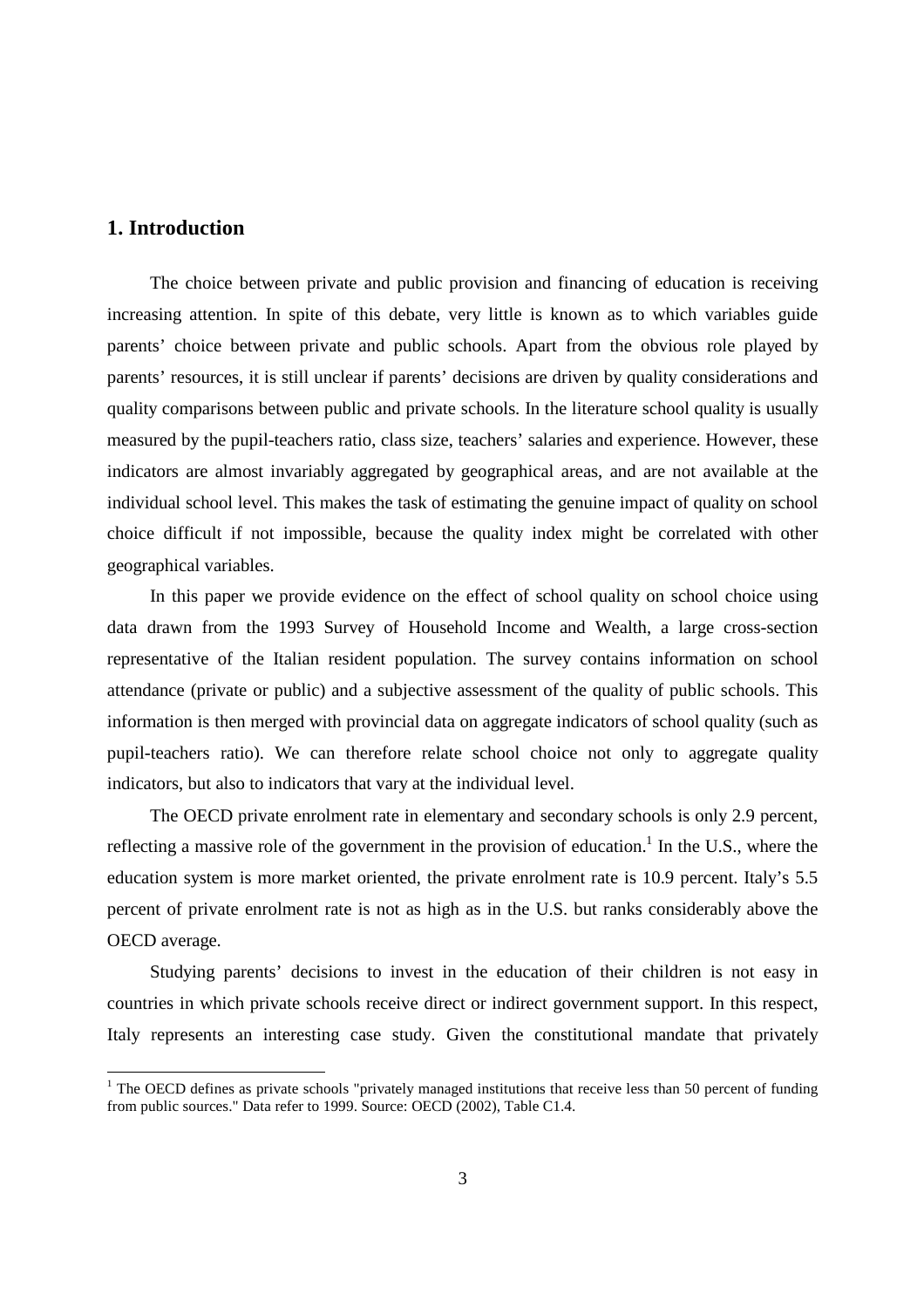managed schools cannot receive government support, parents who choose private schools must also pay tuition out-of-pocket.<sup>2</sup> Therefore parents must pay for quality if they believe that private schools offer a better education than public schools.

Italy features a centralized school system, setting national standards for both public and private schools.<sup>3</sup> Centralization should result in considerable school homogeneity, at least at the compulsory level where national standards are more rigid. So in principle the system should exhibit minimal variation in observable quality indicators, such as student-teacher ratios or average classroom size. However, given the considerable geographical variation in population density and fertility rates and the different financial involvement of local governments in the provision of buildings and facilities, there is ample heterogeneity of public schools across the country, resulting in different quality indicators across regions, provinces (smaller administrative units), and even within provinces. As we shall see, it is this variability that allows us to identify the effect of school quality on school choice.

Throughout the paper, we focus on elementary and secondary schools. We do not consider the enrolment decision at the pre-school level, because this decision it is intimately related to the labor market status of mothers. In the case of pre-school children, labor market participation depends also on the availability of pre-schools, creating two-way causation and endogeneity between school choice and labor market participation. For quite different reasons, we do not analyze the choice between private and public universities. The higher education system in Italy is mostly public, resulting in very few students in private institutions. Since the sample we use is representative of the population at large, it does not lend itself to the analysis of the choice between private and public universities.<sup>4</sup>

 $2^2$  Since public schools are financed from the general income tax base regardless of attendance, in practice childless parents subsidize parents with children, and parents with children in private schools pay for both public and private education.

 $3$  Italian laws specify not only the length of compulsory education (age 6 to 14 until 1999, then raised to 16), but also the types of private and public schools that can operate, the maximum number of students in each class and the minimum number of teachers per class. For each type of school, the law provides guidelines on the subjects that must be taught, the course outlines, the evaluation and grading method, vacation periods and even entry and exit times from school. This reduces the dimensions along which private and public schools can differ, and also the difference within private schools.

 $4$  The choice of a university is usually not a parent's choice, but a student's choice within the limits of the budget allocated by parents. Since universities are not always available in the province of residence, there are other cost differences that affect students' choice besides tuition.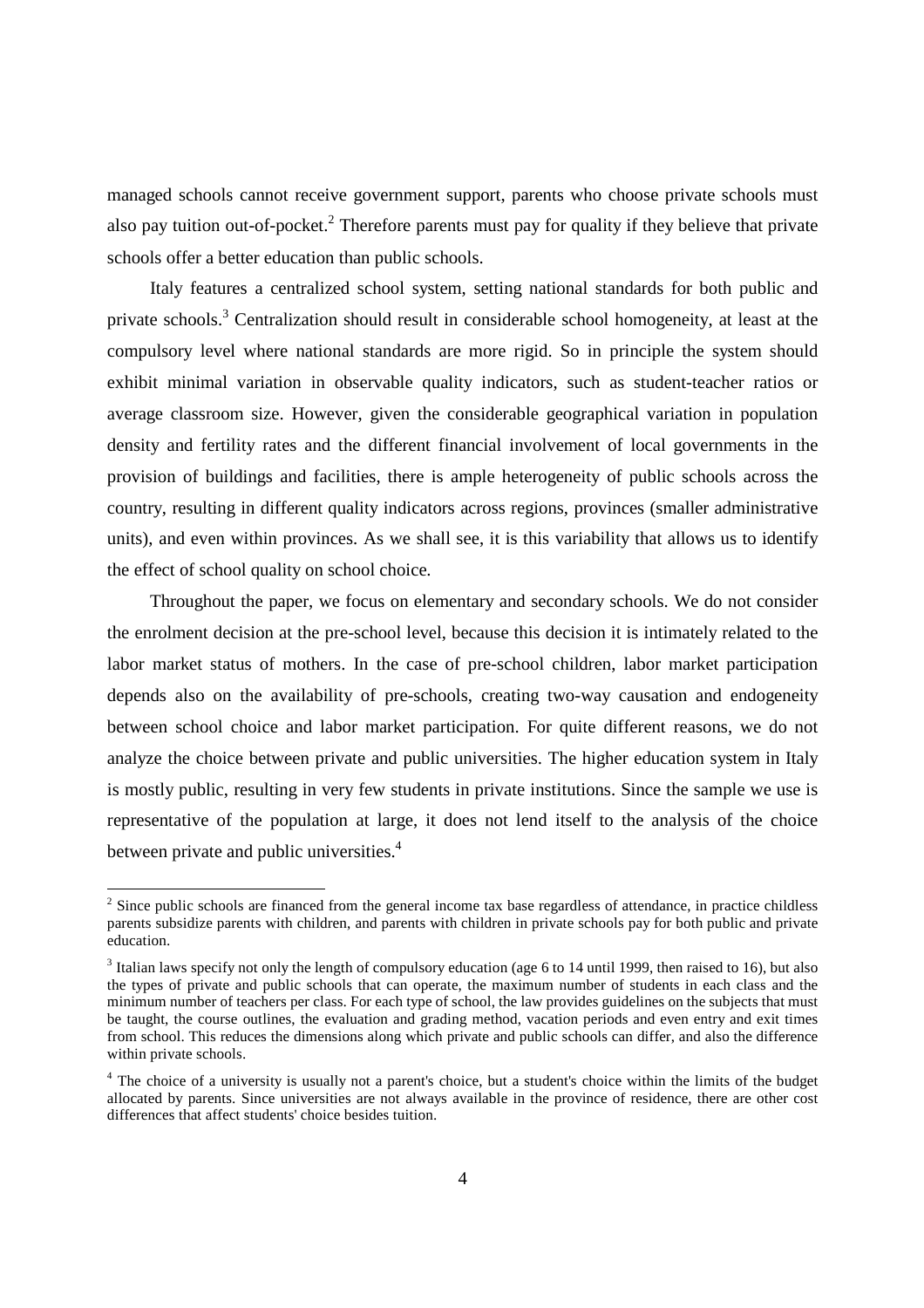The paper is organized as follows. Section 2 reviews the economics of school choice. Section 3 describes the indicators that are most often adopted to measure school quality and Section 4 the variables that will be used in the empirical analysis. Section 5 describes the sample and Section 6 presents probit estimates for the choice between private and public schools. Section 7 concludes drawing policy implications, particularly on the importance of producing information about school quality and on the role of the government in affecting school choice.

#### **2. The economics of school choice**

The starting point of the economic literature on school choice is that private schools widen households' opportunity sets. The standard assumption of human capital investment models is that private (and more expensive) schools are of better quality than public schools (Stiglitz 1974; Glomm and Ravikumar 1992). Private schools allow parents to choose the amount and the quality of education that they believe appropriate, given their degree of altruism and the expected talent of their offspring. Parents who wish to invest in the human capital of their children beyond the level provided by public schools can opt out and choose private schools. In principle, with perfect capital markets parents' choice is unconstrained. But in the presence of borrowing constraints, parents are constrained and are not be able to choose private schools if their current resources do not exceeds a threshold level.

Private schools are also chosen for other reasons. Some parents may choose to send their children to private schools because these schools explicitly support common values, for instance religion (Sanders, 2001); others because private schools might have better facilities, such as libraries and laboratories, or lower transportation costs. Sometimes the quality of education or facilities is not even the main issue. Some people prefer private schools for status symbol (Fershtman, Murphy and Weiss, 1996), to improve their own social networks and those of their children, to shield their children from social problems, to avoid that their children mix with immigrants and children with handicaps, or just because they don't approve the open and more heterogeneous public school environment (Gradstein and Justman, 2001).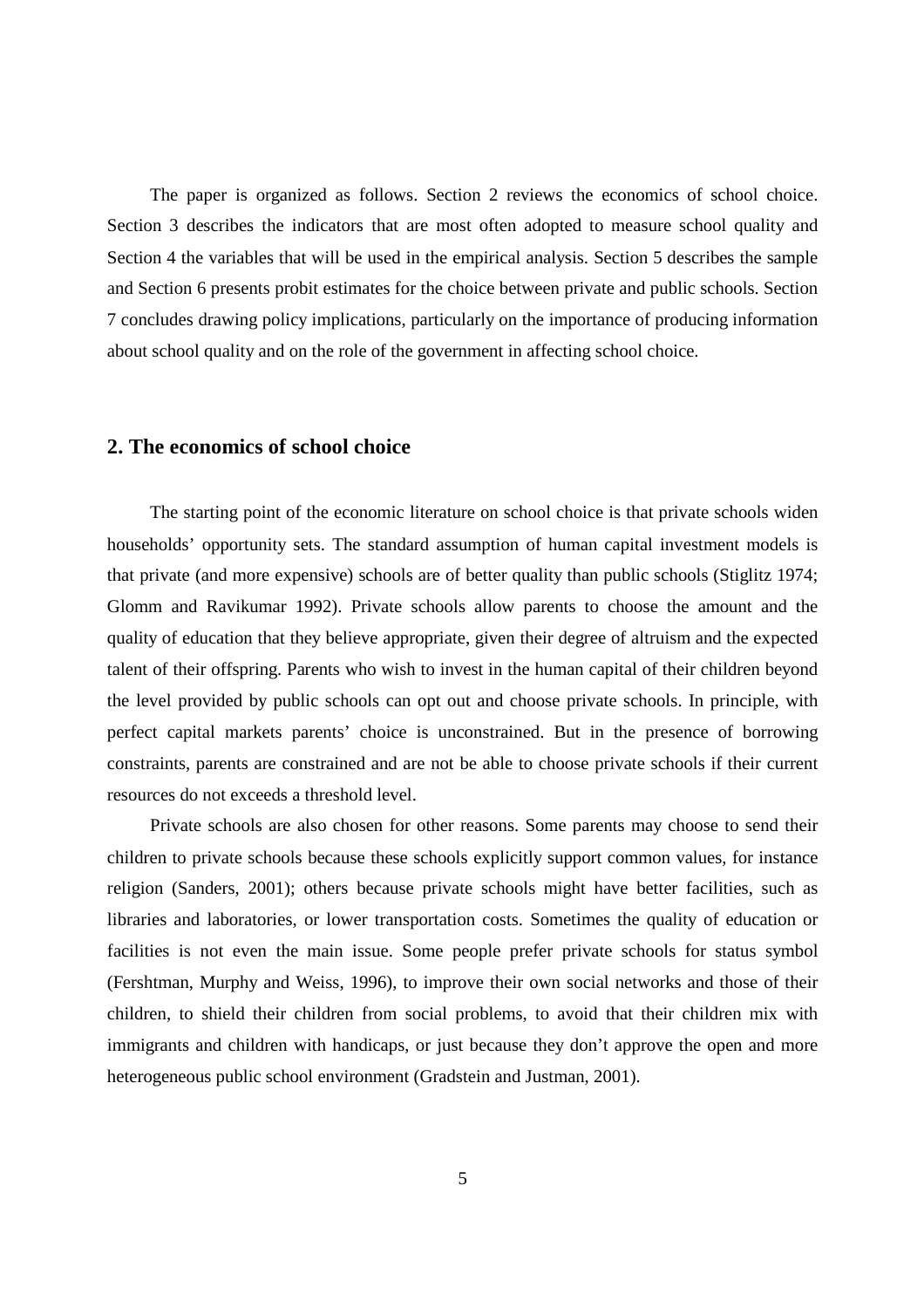Empirically, it is difficult to identify which factors drive parents' choices. Some of the variables that might affect parents' choice are not observable (for instance, parents' perception of children's abilities and how they will perform in the labor market) or difficult to measure (for instance, intensity of religious beliefs). Other variables are easier to measure, at least in principle. In particular, the quality of education should be the main driving force of school choice if parents consider private education as an investment good. If instead parents base their decisions on other characteristics of private schools, quality should not be a major concern.

Most of the available empirical evidence refers to the US. In a sample of white parents, Lankford and Lee (1995) find that elementary and secondary private schooling decisions depend on household income and parent's education, racial composition of public schools, juvenile crime rate in the area of residence, and inner city location. Proxies for expenditures per student and tuition fees do not seem to affect parents' choice. Buddin, Cordes and Kirby (1998) study secondary school choice in a 1990 sample of California residents and find that parents' age, race, education and income affect the probability of choosing a private school. Working mothers are more likely to select private schools, signaling interactions between the choice of labor market participation and school choice. The coefficients of the indicators of tuition fees and of the quality of private and public schools (proxied by expenditure per students and teachers' salaries) are not statistically different from zero.<sup>5</sup> Thus quality considerations do not seem to have major impact on the choice of attending private schools, at least in US secondary schools.

Studies of the effectiveness of private education provide indirect evidence on the economics of school choice. Some papers suggest that there are potential benefits of attending private schools, but that these benefits are likely to be small, at least in the U.S. $<sup>6</sup>$  In particular,</sup> students who attended a catholic school have slightly better labor market outcomes and performance in further education than students who attended public schools. Outcomes and performance of private school students also tend to be weakly related to students' background.

<sup>5</sup> Since specific information on school attendance is not available, Buddin, Cordes and Kirby (1998) proxy the quality of public and private schools by the corresponding aggregate indicators in the area of residence (SMSA). Long and Toma (1988) obtain similar results.

<sup>&</sup>lt;sup>6</sup> See Evans and Schwab (1995), Neal (1997), and Altonji, Elder, and Taber (2000).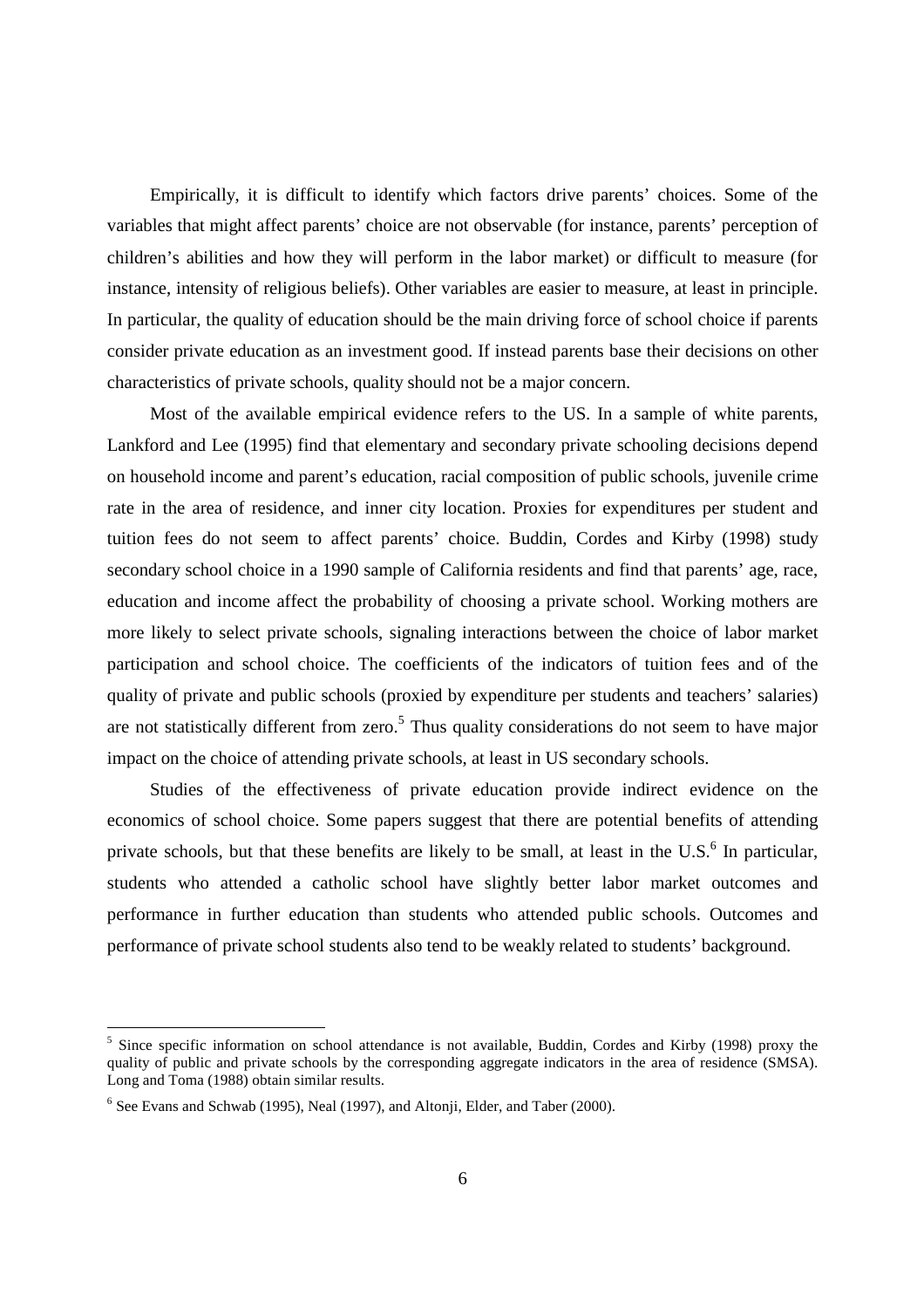In contrast, Sander (2001) finds that US catholic schools increase the ability of catholic parents in promoting catholic values and beliefs, but have no impact on educational outcomes except for minorities. Using a sample of university students from a large Italian metropolitan area, Bertola and Checchi (2002) find that the academic performance of students that attended a private secondary school is actually *lower* than that of students who attended a public school. They explain that this result reflects differences in the composition of students between private and public schools, with lower ability students coming from richer families attending disproportionately private schools. Finally, some studies claim that quality indicators do not affect educational outcomes because resources are used inefficiently, see Hanushek (2002) for a survey.

Overall, the empirical evidence does not provide strong evidence in support of the hypothesis that parents choose private schools because they provide higher quality education. The finding of a low price elasticity of the demand for private education indicates that the perceived opportunity costs of ignoring quality are also relatively low. And the lack of evidence of large benefits in attending private schools questions the hypothesis that parents should invest in private education from a purely monetary point of view.

Existing studies, however, are mostly based on highly aggregate data (e.g., at the state or SMSA level). These variables are likely to be correlated with other unobserved determinants of school choice, such as family background, preferences and social networks. In this paper we study the impact of quality on school choice relying on a large sample of Italian households. The survey contains an assessment of school quality that varies at the individual level. We also supplement the survey data with objective measures of resources available to public and private schools, collected at the province level from administrative sources.

#### **3. School quality**

There are several approaches to measure school quality: outcome indicators, structure indicators, and subjective assessment of quality. Each of these indicators raises different econometric problems. Estimates based on outcome indicators are contaminated by the different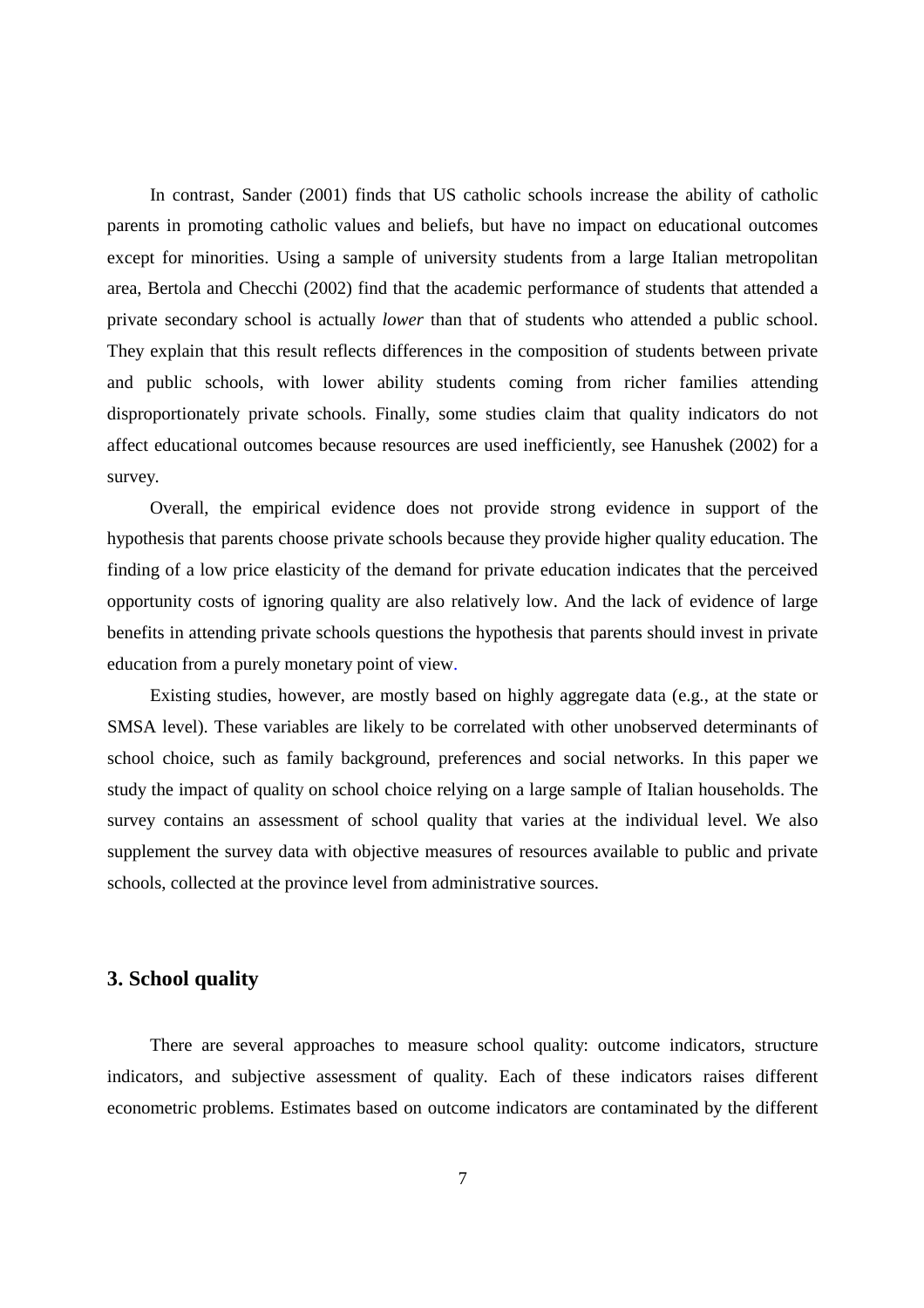sample characteristics of students who attended public and private schools, and must be corrected for selection bias. Aggregate structure indicators do not allow distinguishing geographical effects from genuine quality. In cross-sectional studies, each of the indicators might be correlated with unobserved heterogeneity at the individual level.

Microeconomic surveys with *outcome indicators* based on student performance, such as standardized tests or labor market performance (conditional on enrolling in private or public schools) are not available in Italy.7 Administrative sources provide detailed *structure indicators* for 92 provinces (administrative units comparable to U.S. counties): average students per class or per school, ratio of students to teachers, proportion of repeating students and proportion of students in double or triple shifts due to school congestion.

The student-teacher ratio is the only indicator available at the provincial level for both public and private schools. The indicator uncovers wide provincial differences. The student−teacher ratio in public compulsory schools (elementary and lower secondary) ranges from 6.9 in the province of Imperia (North-West of Italy) to 13.4 in the Sicilian province of Ragusa. Still in compulsory schools, the proportion of students in double or triple shifts due to school congestion is virtually zero in Northern and Central Italy, but as high as 6 percent in Naples and 14 percent in Caltanissetta (again in Sicily).<sup>8</sup> There is considerable variability in the student-teacher ratio even in upper secondary schools, where the ratio ranges from 7.7 to 10.2. But this indicator is harder to interpret, because aggregate statistics do not distinguish between different types of schools (generalist, technical, and vocational, all giving access to university), and might reflect compositional effects across provinces.

A third alternative to estimate quality is to rely on parents' *assessment of the quality of schools*. Quality indicators based on survey questions vary across individuals, allowing easier identification of quality on school choice even controlling for fixed effects. Furthermore, individual choice is based on quality perception, which might not necessarily bear a close relation

<sup>&</sup>lt;sup>7</sup> Until 2001, the final exam at the end of upper secondary schools was the only national test graded by an external committee (replaced in 2002 by an internal committee). The test is open and grading is not uniform across committees. Since students in private and public schools have different characteristics and backgrounds, evaluation of student performance in college or in the labor market should be supplemented by microeconomic data on students as well as committee members.

<sup>&</sup>lt;sup>8</sup> Data refer to 1993, the year of our microeconomic survey. More recent data exhibit similar patterns.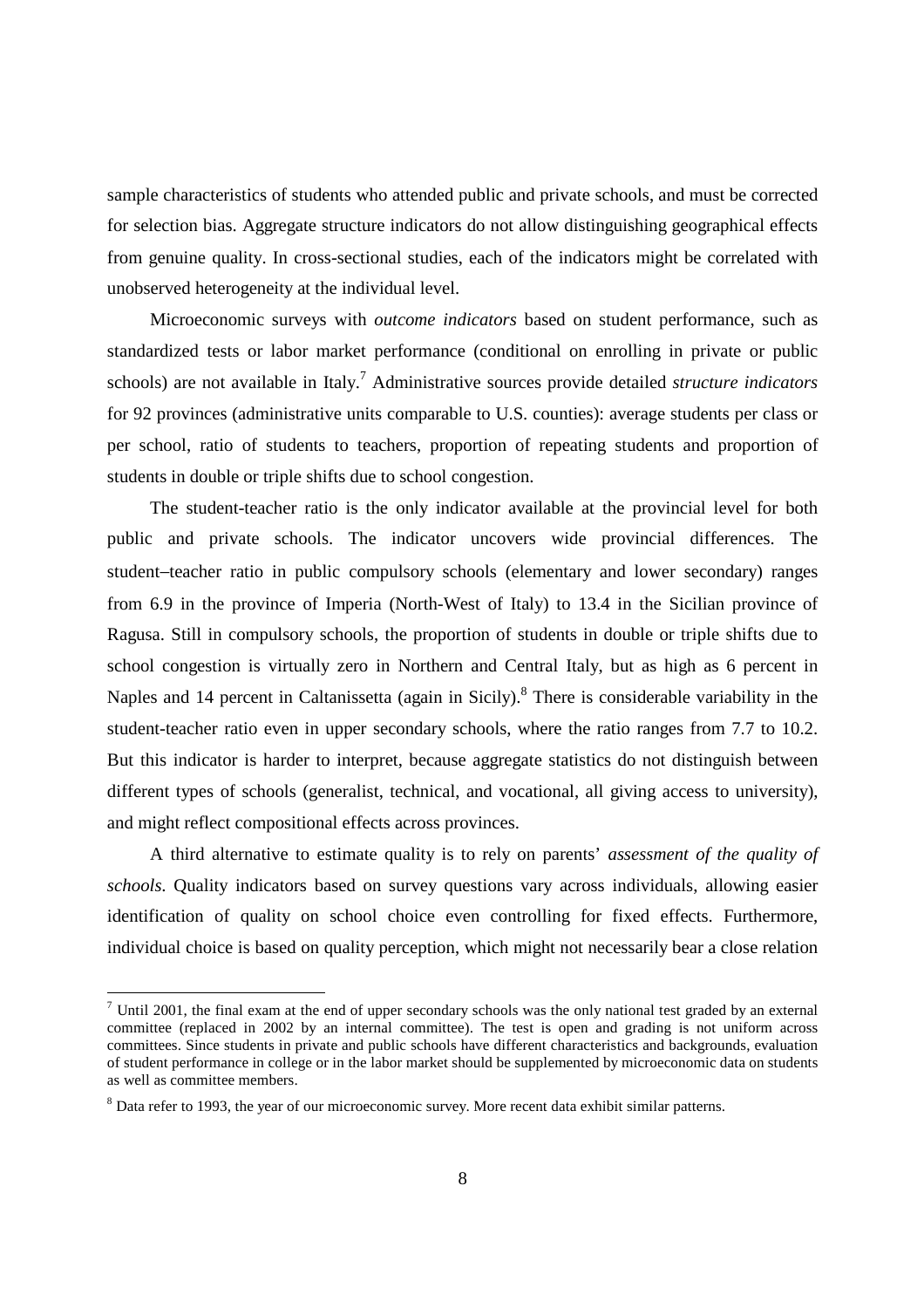with measured quality. On the other hand, survey measures might be contaminated by individual characteristics and correlated with individual preferences for public schools.

#### **4. The quality score in the Survey of Household Income and Wealth**

The 1993 SHIW provides a unique opportunity to test the effect of school quality on the choice between public and private education. Conducted by the Bank of Italy, the survey collects data on a representative sample of 8,089 households and 24,013 individuals. Respondents provide information on parent's income, educational achievement and other demographic variables of the household.

The survey contains a special section on the perceived quality of public services (schools, health, transportation) and the use of alternative private services. In particular, survey respondents are asked to rate on a scale from 1 to 10 the quality of public schools in their area of residence (unfortunately, a similar question for private schools is not asked). We select all households with at least one child in school age (4,648 households) and merge individual information of school attendance, parent's education, labor market status of head and spouse, with household information on quality score and disposable income.<sup>9</sup>

Descriptive and regression analysis reveals that the quality score is a reliable and informative indicator of parents' attitudes towards education, as witnessed by the correlation of the quality score with aggregate indicators and regressions of quality on individual characteristics.

To examine the relation between aggregate indicators and the quality score, we aggregate the score by regions and plot it in Figure 1. The score exhibits substantial regional variation. On average, quality is considerably lower in the South (reaching a minimum in Campania) and peaks in two Northern regions, Trentino and Emilia. In Figure 2 we plot the regional student-teacher ratio for elementary, lower secondary and upper secondary public schools. The figure confirms

<sup>&</sup>lt;sup>9</sup> Relating school choice to the quality score therefore requires assuming that the quality score of the head is the same as that of the spouse.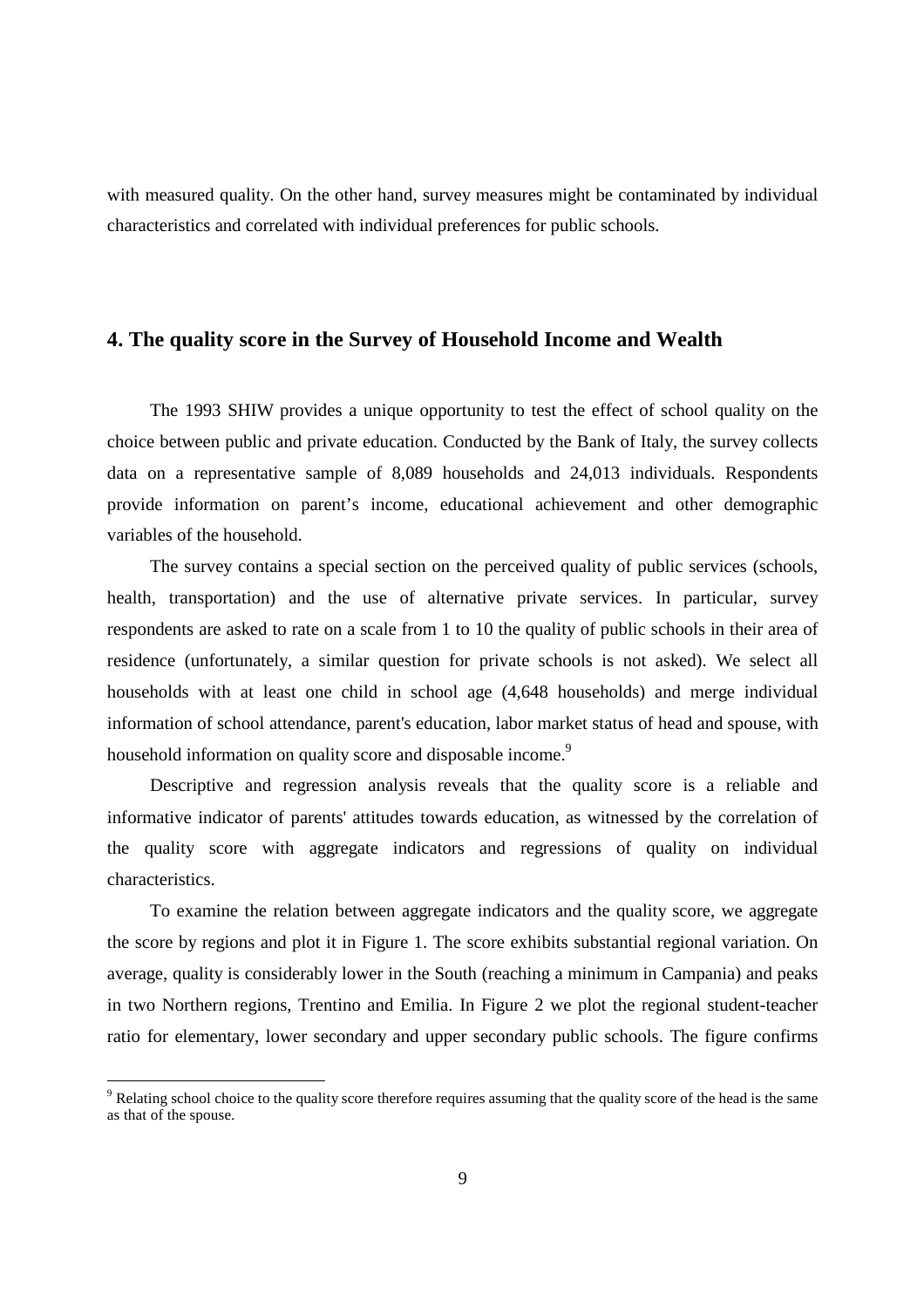that also according to aggregate indicators public schools in the South feature lower quality than in the North.

Figure 3 plots the aggregate student-teacher ratio against the quality score. The relation is negative and statistically different from zero, for both elementary and upper secondary schools, suggesting that, on average, subjective evaluations conform to objective data. Similar correlations between the quality score and various measures of school resources are reported in Table 1. The quality score is strongly correlated with all aggregate indicators, but especially with elementary schools indicators: availability of teachers (as measured by the student-teacher ratio), lack of proper buildings, proportion of students in extended shifts and proportion of full-time students.<sup>10</sup> Many of the indicators are strongly collinear and cannot be used simultaneously in regression analysis. For this reason in the empirical analysis we focus on the student-teacher ratio as a summary measure of school resources available to students.

As a further check on the reliability of the quality score indicator, we regress quality score on a full set of regional dummies and sex, age, education, marital status, and number of children of the respondent. The results (not reported for brevity) indicate that the coefficients of the regional dummies are the only coefficients that are statistically different from zero. The most natural interpretation of this experiment is that the quality score reflects genuine variability in quality rather than respondents' preferences or bias towards public schools.

Analysis of the quality score uncovers substantial variability in quality even within regions or provinces. Figure 4 reports, by region, the proportion of respondents who assign low (less or equal to 3) or excellent (above 7) scores. Even in top quality regions, such as Trentino, where the proportion assigning excellent scores is 20 percent, there is about 5 percent of the sample assigning very poor scores. On the other hand, in Campania, the lowest quality region, where almost one third of respondents assign very low scores, there are some people who rate public schools as excellent. Since the quality question refers to public schools in the respondent's neighborhood, the most natural explanation for the variability of the quality indicator within regions (or provinces) is that it reflects substantial inequality in quality within regions and

<sup>&</sup>lt;sup>10</sup> Parents with higher education might have more informed opinions. However, the correlation coefficients reported in Table 1 are not affected when we split the sample by parents' educational attainment.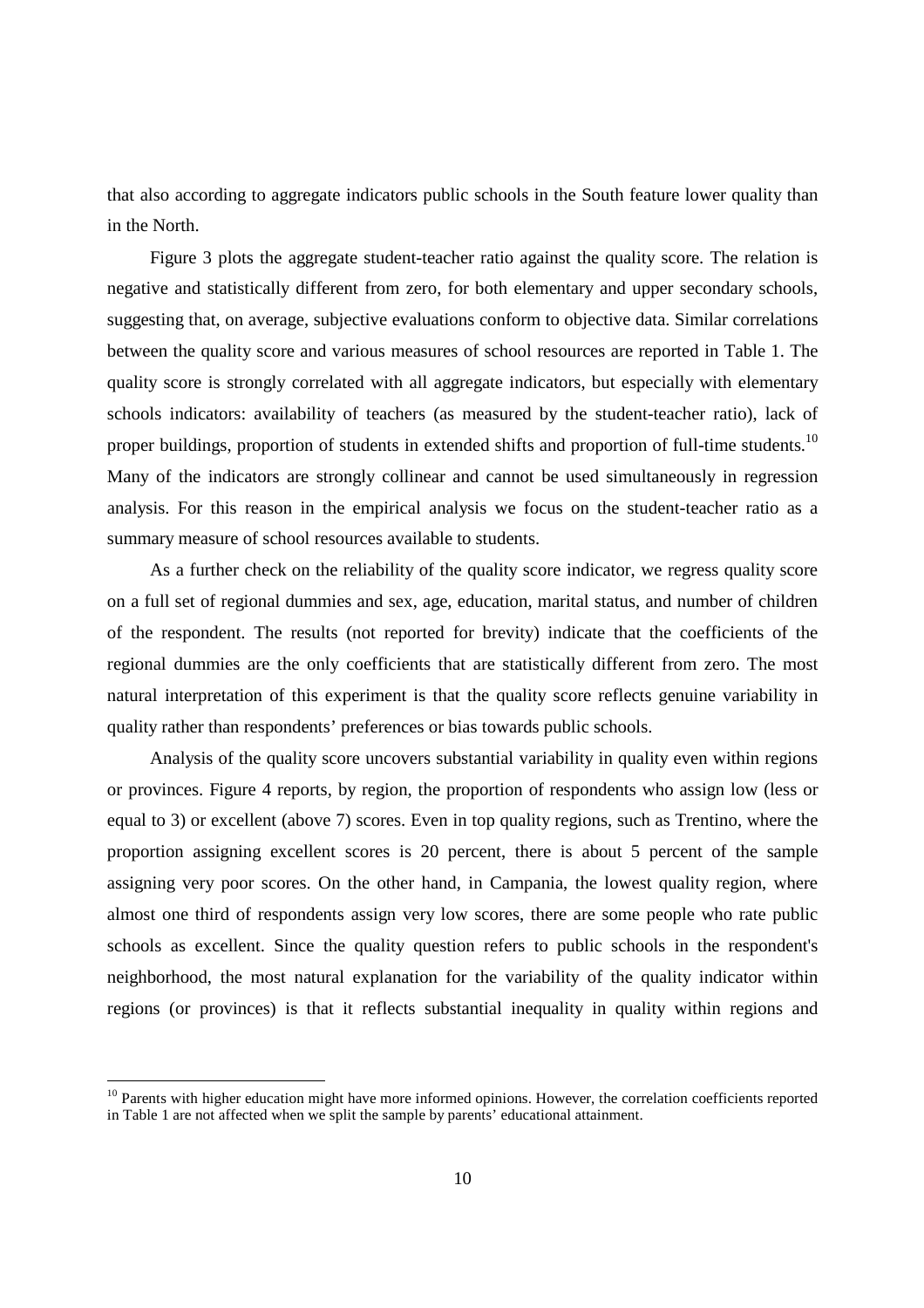provinces. As we shall see, it is this within-province variability that allows us to identify the quality effect in the econometric analysis.

The 1993 SHW also contains an estimate of tuition costs for elementary and secondary school combined. Private schools cannot receive public funding, so in Italy all students attending schools managed by private entities must pay tuition.<sup>11</sup> In 1993 private tuition (which include meals, but not transportation and textbooks), was 2.25 million lire per year, equivalent to about 1500 Euro in  $2002<sup>12</sup>$  This information is missing for over one third of the sample attending private schools, so we do not attempt to use provincial averages to proxy for the cost gap of private schools.<sup>13</sup>

Unfortunately, the 1993 survey does not contain a comparable quality score for private schools. The available aggregate indicators suggest that, on average, public schools tend to outperform private schools. For instance, the student-teacher teacher ratio in public compulsory schools is 9.6, as opposed to 14.5 in private schools. National union contracts indicate that teachers' salaries in private schools are between 20 and 50 percent lower than in public schools, depending on seniority. If salaries reflect teachers' ability, productivity and experience, one should conclude that, on average, the quality of teaching in private schools is lower than in public schools. But aggregate indicators hide considerable variability in quality, as suggested by the quality score of public schools. The analysis of school choice must therefore be performed at the microeconomic level.

#### **5. The sample**

We select three groups of children: those in elementary schools (1218 children aged 6 to 10), in lower secondary schools (804 children aged 11 to 13) and upper secondary schools (1667

 $11$  In 2001 the local governments of Lombardy, Emilia and Puglie started to issue income-related vouchers to cover public or private school costs.

 $12$  The comparable cost of public schools was 190 Euro.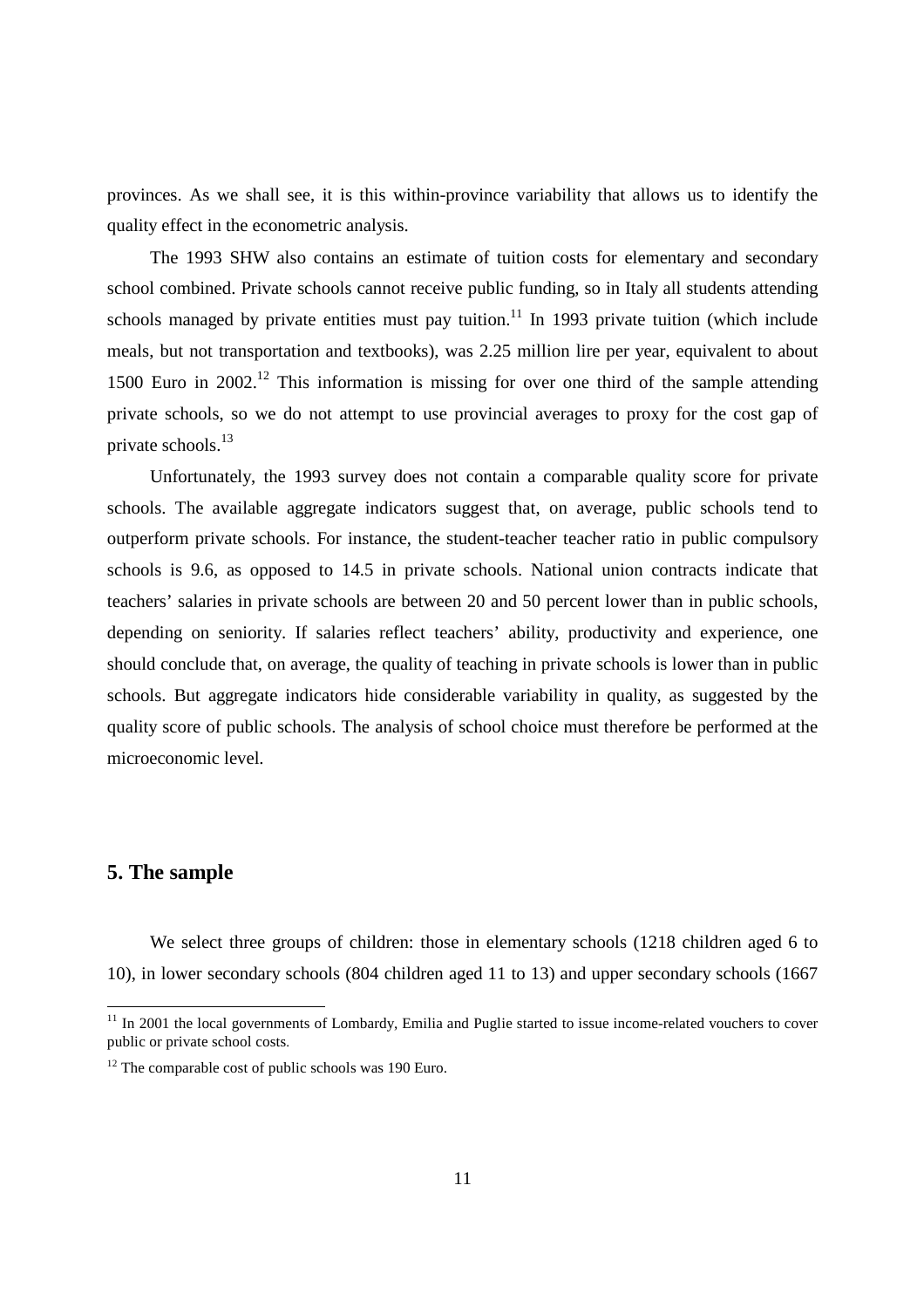aged 14 to 18). We then match each child with information on his or her parents, including household disposable income, parental education, province of residence, and city size. Our analysis is therefore performed at the child, not at the parent level.

The microeconomic survey tends to underestimate private school attendance by about 2 percentage points, but the ranking of private enrolment rates correspond to the national aggregates: 5.1 percent in elementary schools, 2.2 percent in lower secondary and 5.4 in upper secondary.<sup>14</sup> A likely reason for under-reporting private school attendance is that private enrolment is strongly correlated with income, while the survey is meant to be representative of the population at large and does not fully reflect the behavior of high income groups.

Given the wide geographical variability in the quality of public schools, it is perhaps not surprising to find ample variability also in private school attendance across regions. However, the latter does not necessarily mirror the quality indicators. In fact, while the private enrolment rate in compulsory schools is 4.5 percent in the North, 5.2 percent in the Center and 2.7 percent in the South, the quality score is 7 in the North, 6.7 in the Center and 5.7 in the South. Of course one should not expect that the simple correlation between the quality score and the private enrolment rate is positive, because private school attendance is also correlated with income, and on average income is much lower in the South.

In Table 2 we report sample means for selected variables for children attending elementary, lower secondary and upper secondary schools. In each case, we distinguish between public and private schools. The table confirms that the proportion attending private schools is negatively correlated with the score, but positively correlated with household disposable income. The probability of choosing a private school increases with the educational attainment of both parents: the proportion of fathers and mothers with higher education choosing private schools is 57 and 65 percent, respectively, as opposed to 41 and 40 percent choosing public schools. Single parents, large households and residents in the South also tend to choose public schools. Two thirds of

<sup>&</sup>lt;sup>13</sup> Also missing is information on the type of private school attended (confessional or lay private schools). Independent evidence shows that more than 50 percent of private schools are managed by organizations affiliated to the Catholic Church, especially secondary high schools and professional training.

<sup>&</sup>lt;sup>14</sup> These numbers should be compared with the 1993 aggregate statistics: 7.6 percent in primary schools, 4.4 percent in lower secondary and 8.7 in upper secondary. Source: ISTAT (1995), *Statistiche della scuola materna ed elementare - anno scolastico 1992-93*; ISTAT (1995), *Statistiche della scuola media inferiore - anno scolastico 1992-93*; ISTAT (1994), *Statistiche delle scuole secondarie superiori - anno scolastico 1992-93*.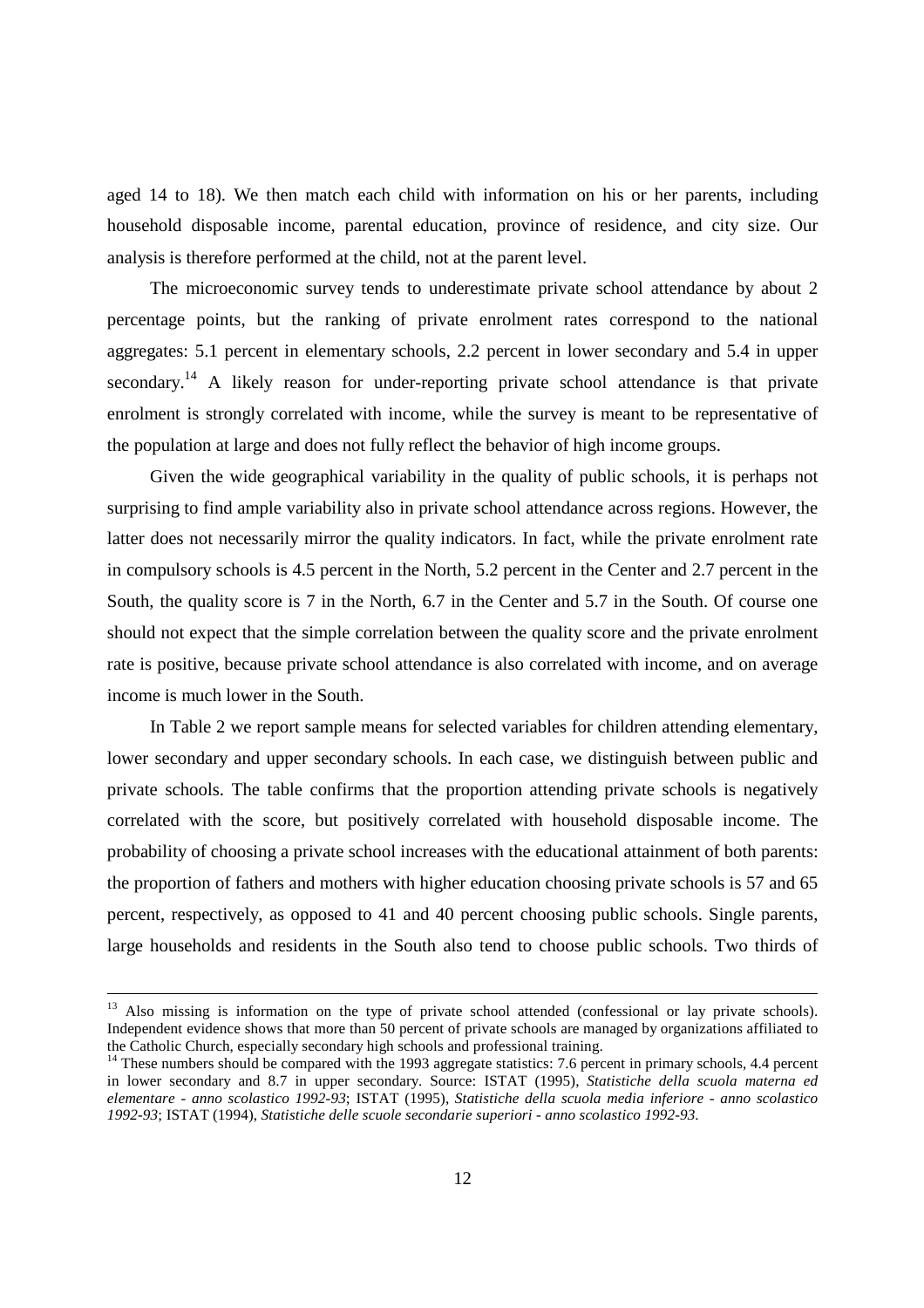private enrolment is in medium or large cities. Household disposable income has a major impact on private enrolment rates: more than half of the students in private schools come from households in the top quartile of the income distribution, and only about 10 percent from below median income, regardless of the school attended (elementary, lower secondary, or upper secondary).

On average, parents who send their children to private schools do not rate the public school system of lower quality than parents with children in public schools (6.25 against 6.33 in elementary schools, 6.52 against 6.41 in lower secondary and 7.08 against 6.38 in upper secondary). But comparison between sample means does not take into account that quality is correlated with income and other geographical characteristics. For this we must turn to regression analysis.

#### **6. Regressions results**

Table 3 relates the probability of attending a private school (elementary and lower secondary school combined) to potential determinants of school choice. Our basic specification includes child's sex, mother's and father's age, a dummy indicating if mothers and fathers attended secondary school or beyond, a dummy for single parents, number of siblings, dummies for household income quartiles and two indicators of the quality of public schools, the quality score and the student-teacher ratio in the province of residence.

The results confirm that income and the quality of public schools are strong determinants of the probability of enrolling in private schools. In particular, the probability that a child with parents in the fourth income quartile attends a private school is 7.8 percentage points higher than that of a child with parents in the first quartile. Both subjective and objective quality indicators affect schooling decisions. The coefficient of the quality score is negative and statistically different from zero at the 1 percent level. The marginal effect of raising the quality score by one point is to reduce the private enrolment rate by 0.5 percentage points. The coefficient of the student-teacher ratio is positive and statistically significant. Raising the ratio reduces the quality of public schools relative to private schools, and therefore increases the probability of private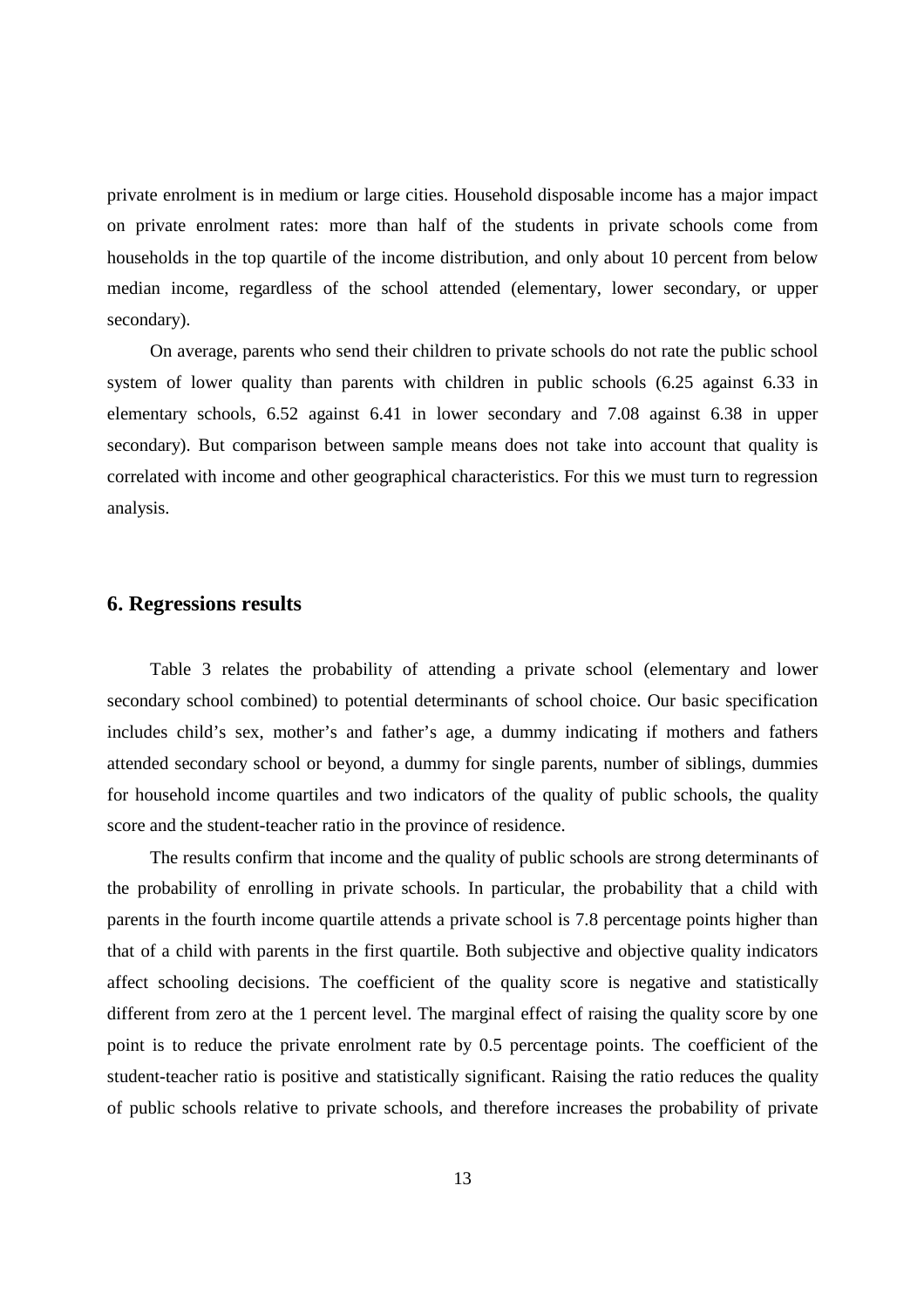enrolment by almost one percentage point for each point-increase in the student-teacher ratio. Overall, the estimates suggest that private enrolment rates are higher in provinces where the aggregate student-teacher ratio in public schools is relatively high and the quality score of public schools is relatively low.<sup>15</sup>

In principle, indicators of the quality of private schools should affect positively the decision to enroll in private schools. We therefore add to the basic specification the student-teacher ratio in private schools in each province, the only available indicator of private schools quality. The coefficient is small in absolute value and not statistically different from zero, and the variable is therefore dropped from the basic specification.

The estimates uncover other interesting results. The negative coefficient of the variable "Number of siblings" is evidence that liquidity consideration affect parental choice. Parents' education does not affect the choice between public and private schools, contrary to other results in the literature (Lankford and Lee, 1995; Buddin, Cordes and Kirby, 1998).

The second regression of Table 3 adds to the basic specifications parents' age, dummies for city size, a dummy for households where at least one relative does not work (the variable "housewife") and dummies for resident in the Center and in the South (the North is the reference dummy). We find that older parents are less likely to send children to private schools, while living in large cities or in Northern regions of the country increases private school attendance. Living in a city increases the probability of private enrolment by 8 percentage points. This reflects not only the wider availability of private schools in large cities, but also the higher juvenile crime rate in metropolitan areas, which might induce some parents to shield their children from exposure to social problems.

The potential interaction between women labor force participation and school choice is of great interest not only for the economics of school choice, but also for the allocation of time within the household and the employment opportunities of women. Since private schools often have extended schedules of activities, the presence of a housewife in the household should tend to reduce the probability of choosing a private school. In fact, the coefficient is negative and statistically different from zero at the 10 percent level, lending some support to the idea that some

l

<sup>&</sup>lt;sup>15</sup> Using aggregate provincial data we regress the private enrolment rate on the student-teacher ratio, regional dummies and average income in the province. The coefficient of the student-teacher ratio is 0.01 (with a t-statistic of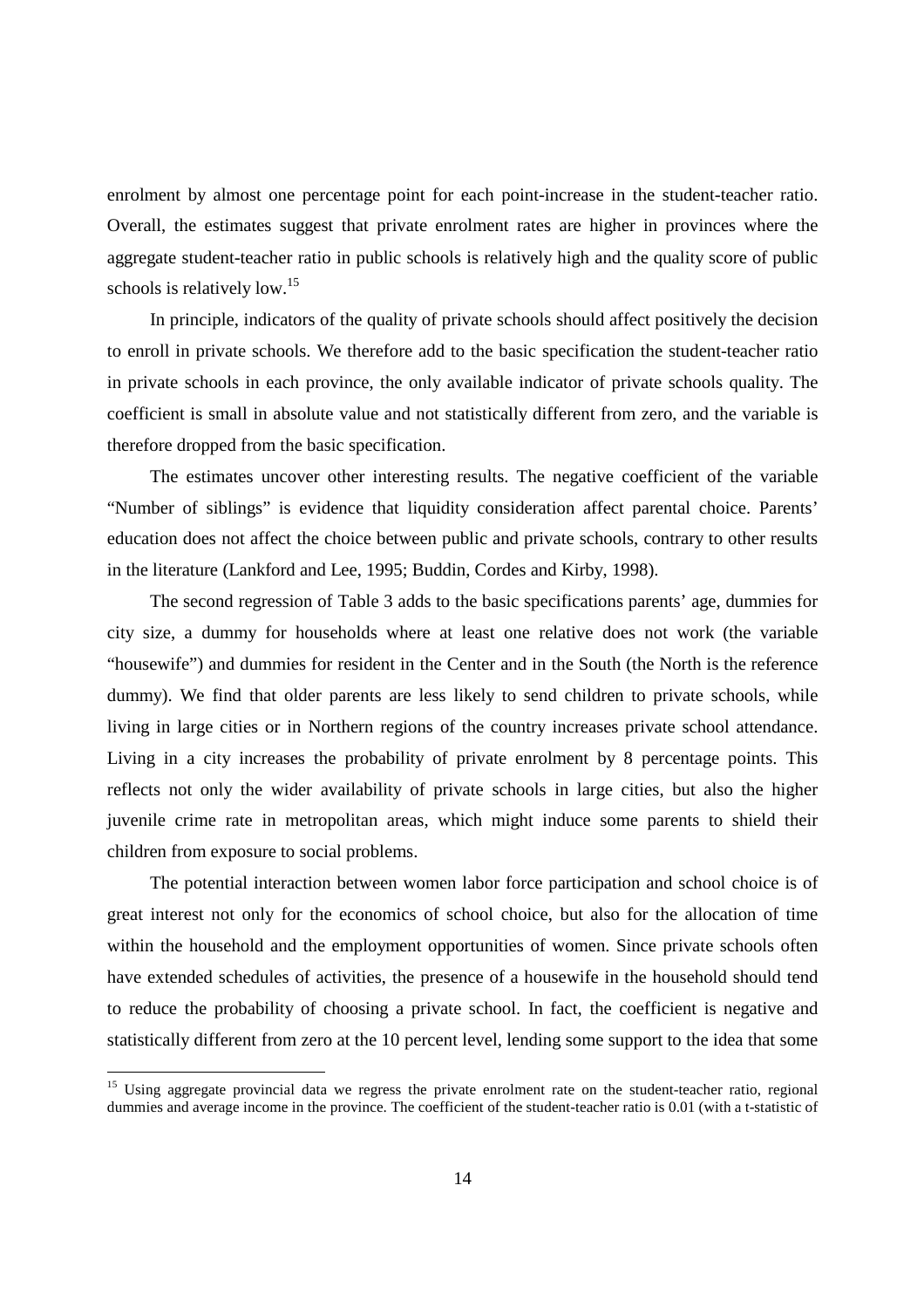parents choose private education as a substitute for child care and not because private schools offer better education opportunities.<sup>16</sup> However, we are hesitant to give to the coefficient a causal interpretation, given that the choice of participating in the labor market is itself potentially driven by the availability of private schools (Del Boca, 2001).

The results of the first two regressions might be criticized because the effect of quality on the choice of private schools might be spurious. Among the many possible omitted factors, religion, political orientations, quality of private schools, local labor market conditions, and crime rates might play a role. We attempt to control for all these factors by introducing a full set of provincial dummies in the third column of Table 3. This of course entails dropping the provincial student-teacher ratio. The results are qualitatively unchanged. In particular, the probability that a child attends a private school decreases with the quality score.

To illustrate further the results, we plot in Figure 5 the predicted probability of attending a private school for selected values of the regressors: a child living in a large Northern city with parents in the top income quartile. Each point increase in the quality score reduces the probability by about half of a percentage point. Since the enrolment rate in this selected sample is 8.7 percent, reducing the quality score from 8 to 2 doubles the probability of private enrolment.

In Table 4 we report separate probit estimates for the probability of enrolling in elementary (children of age 6 to 10) and lower secondary schools (age 11 to 13). For each sample, we report the basic specification, the specification with regional dummies, city size dummies and the dummy for the presence of a housewife, and the specification with provincial dummies.

Although the sample size of these regressions is considerably reduced, the general pattern of the estimates is similar to that of Table 3. The enrolment rate is strongly correlated with parents' income and city size. The coefficient of the quality score is negative and of the same order of magnitude in all specifications, although in the sample of children attending lower secondary schools it is less precisely estimated than in the other regressions. The coefficient of the presence of a housewife is negative, as in Table 3, but it is not statistically different from zero except in the specification with provincial dummies for lower secondary schools.

<sup>1.64),</sup> showing that aggregate indicators alone do not explain educational choices.<br><sup>16</sup> We also include hours worked by parents. The coefficient of this variable is not statistically different from zero.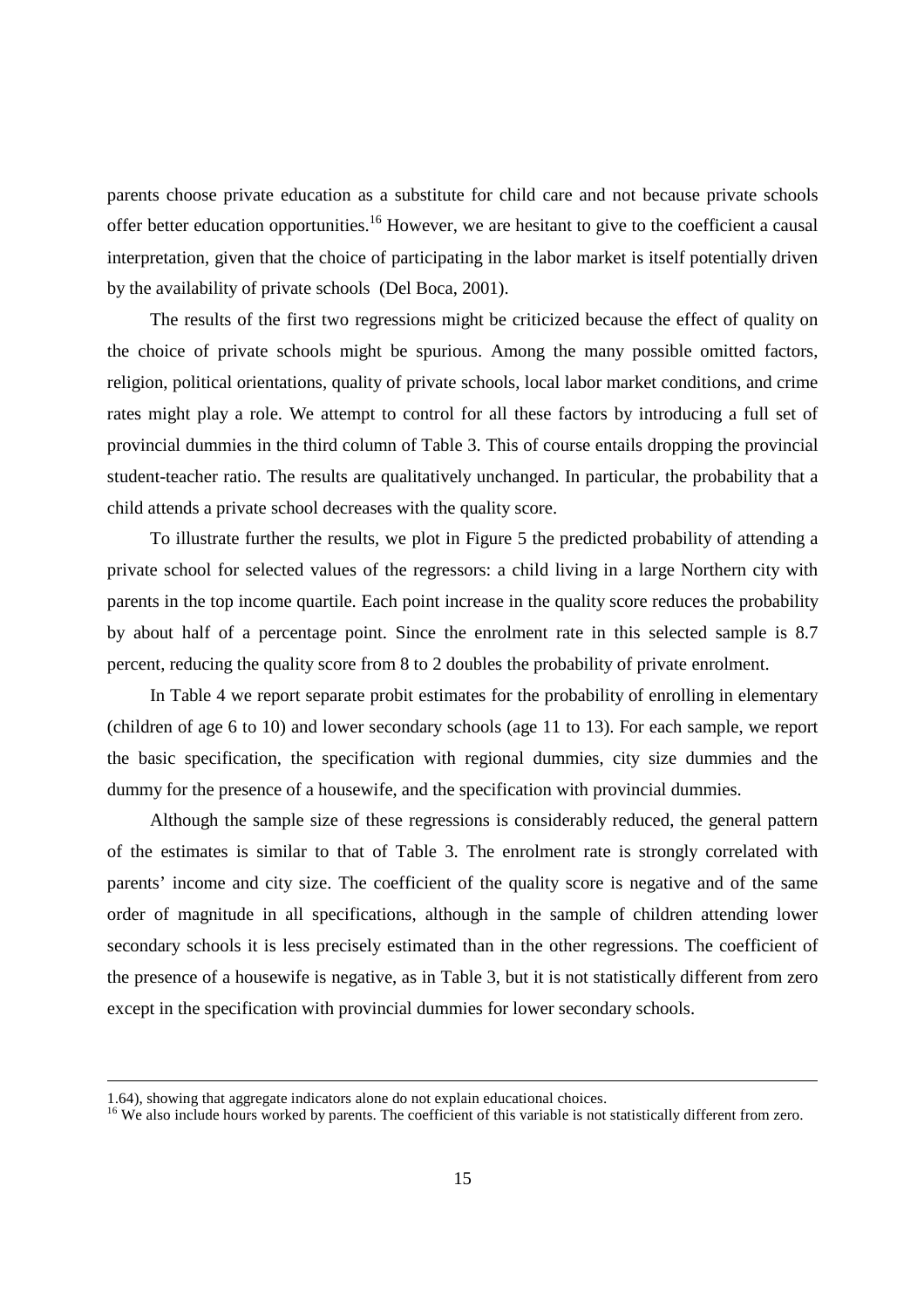The regressions presented do not capture two potentially important reasons for choosing a private school affecting three groups of parents: those who wish to anticipate the legal age at which their children can enroll in an elementary school, those with children with handicap or serious disease and those who choose private schools because they are catholic.

While public schools can enroll only children at least 5 years and 6 months old in September of each year, private schools are more flexible, and accept in first grade also younger children. So one motivation for choosing private schools is to anticipate the legal school age. In the survey there are 225 children 5 years old, and 52.8 percent of these attend first grade, resulting in a sample of 1,332 children in elementary school. As a robustness check, we therefore estimate the probit on this extended sample. The results are unchanged and, for brevity, they are not reported.

Children with handicap receive special attention in public schools, and are entitled to an individual, full-time teacher, provided the local health authorities certify the handicap. Since private schools do not feature this program, parents of children with handicap have really no choice. We cannot test formally for this effect because the 1993 SHIW does not report information on health. Some information is available in the 1995 survey, where 5 percent of children are reported with handicap, chronic disease or very poor health. Using the panel section of the 1993-95 surveys, we merge 1995 data on health status with 1993 information on school choice and find that out of 50 children with health problems only 1 attends a private school.

The 1993 SHIW does not contain a measure of the intensity of religious beliefs at the individual level or information on the type of private school attended. To check if catholic parents are more likely to select catholic schools, we rely on regional indicators of the intensity of catholic beliefs available in a 1996 Survey: the proportion of individual going to church every day, few times per week, once per week, or few times per month.<sup>17</sup> We add this variable to the set of regressors and estimate the probit for school choice omitting provincial dummies. We find that

 $\overline{a}$ 

<sup>&</sup>lt;sup>17</sup> The survey (*Multiscopo*) was carried out by ISTAT, the National Statistical Agency. In Italy there are 95 provinces and 20 regions, and each region includes one or more provinces. So regional indicators are collinear with provincial dummies. The proxy for Catholic beliefs attains the lowest and the highest values in central and northern regions. In Liguria, Emilia, and Tuscany only 40 percent of the sample goes to church few times per month or more often; in Trentino and Veneto, about 65 percent does.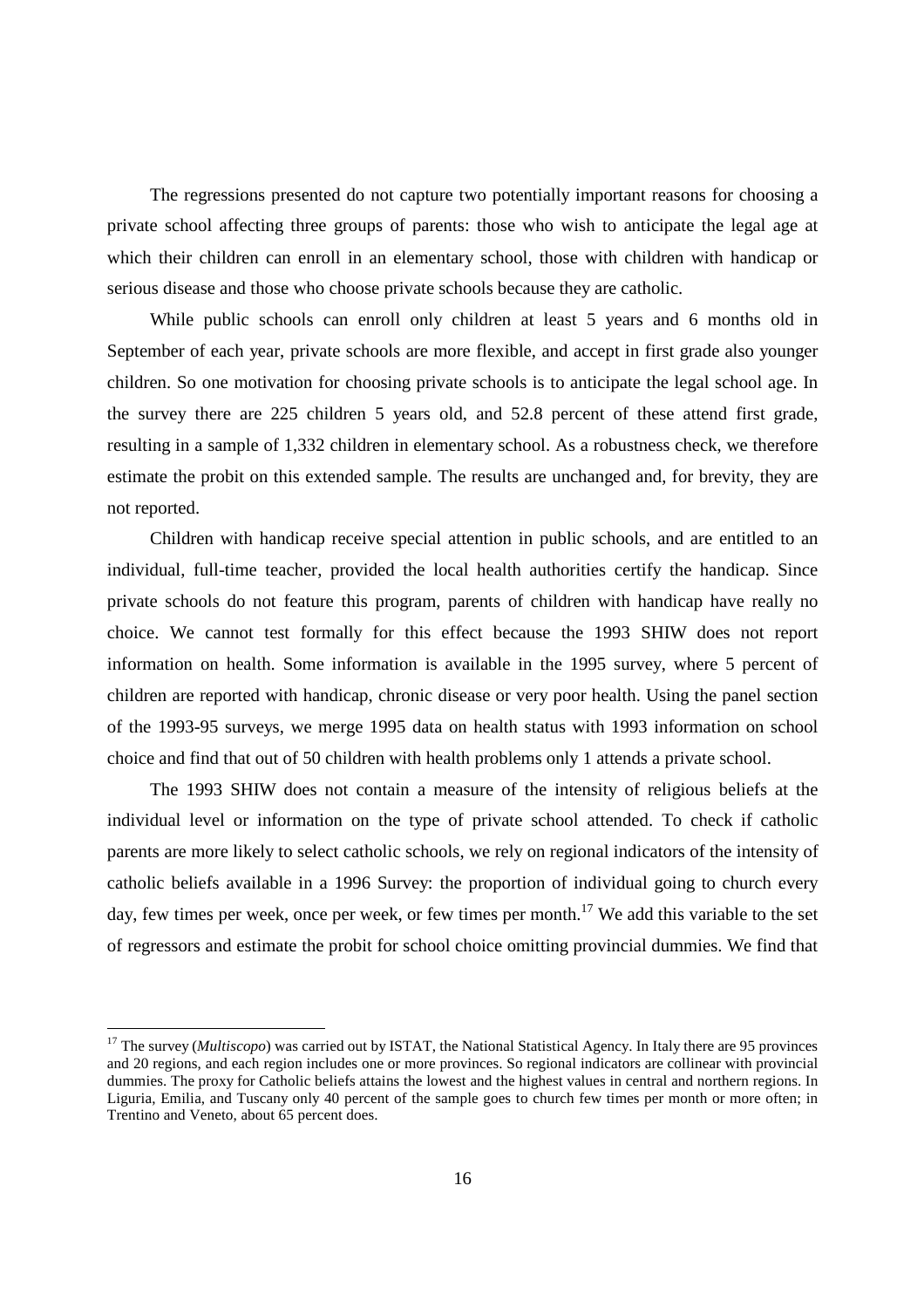the coefficient of the proxy for catholic beliefs is positive, but not statistically different from zero, while the coefficients of the other variables are unaffected.

In Table 5 we extend the analysis to students in upper secondary schools. With respect to compulsory school, there are some noteworthy features. Being a female increases the probability of attending a private school, possibly capturing different parents' protective attitudes with respect to girls. Going to a private school is correlated with income, but the coefficients are generally imprecisely estimated. Differently from compulsory schools, father's education has a positive impact on private attendance. The coefficient of the quality score is not statistically different from zero. One the other hand, the provincial student-teacher ratio has a much larger impact than in compulsory schools (of course, the ratio is dropped when we introduce fixed provincial effects).

#### **7. Conclusions and policy implications**

Given the constitutional law that does not allow privately managed schools to receive government support, the Italian school system provides a clear case in which parents who choose private schools must also pay tuition out-of-pocket. The regression analysis suggests that the quality of public schools (perceived by parents or measured by provincial indicators of school resources) is an important determinant of the choice between private and public schools, even controlling for provincial fixed effects. We also find that private school attendance at the compulsory level is strongly correlated with parents' income, while number of siblings and, in elementary and lower secondary schools, presence of a housewife in the household reduce the probability of private enrolment.

The effect of quality on school choice has some interesting policy implications. First of all, since parents make decisions on the basis of their perception of school quality, it would be important to raise parents' information about school characteristics and students' performance in continuing education and in the labor markets. In this respect, standardized national tests would be extremely valuable. It is unfortunate that Italy's only national test – after completion of upper secondary school – is not a standardized national test, the evaluation being left to committees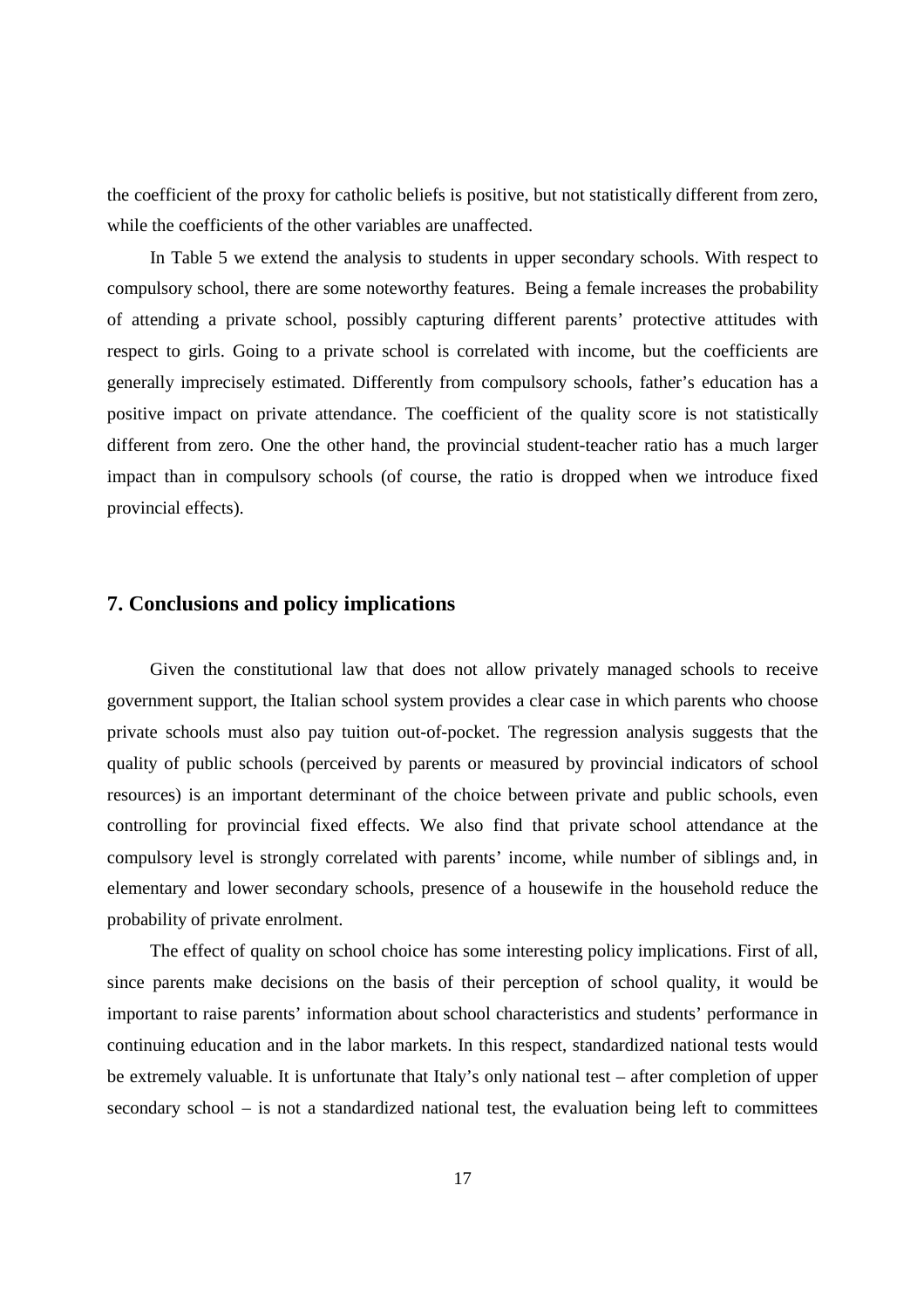formed mainly by internal examiners. Information about teachers' competence, experience and background and about school structures and resources would also help parents in making their choice. Given the ample variability in school quality even in relatively small districts, this information should be available and comparable across schools in each district.

The second implication is that public resources spent on public schools have great impact on the private enrolment rate because the government can affect quality by changing the level of spending for public education. Government plans to cut public expenditures on education tend to reduce the quality of public schools, thereby raising the demand for private education. Current proposals aim at reducing the number of schoolteachers by about 40,000, thereby increasing the student-teacher ratio in compulsory schools by almost one point. According to the estimated coefficient of the student-teacher ratio in the second regression of Table 3, this implies an increase in private enrolment of 10 percent with respect to its current level.

The positive correlation with mothers' working status indicates that private schools are chosen also because they offer additional features, regardless of quality. Singling out different reasons for investing in education is important. If private schools raise educational achievement and labor market performance, there could be a rationale for subsidizing private institutions through tax exemption or educational vouchers. If instead private education is mainly a substitute for other services (such as child care) or is chosen to develop social networks, ideology and religion, the externality argument does not lend support to public intervention. At the moment the data do not allow us to discriminate fully between these hypothesis, and we consider the issue important for future research.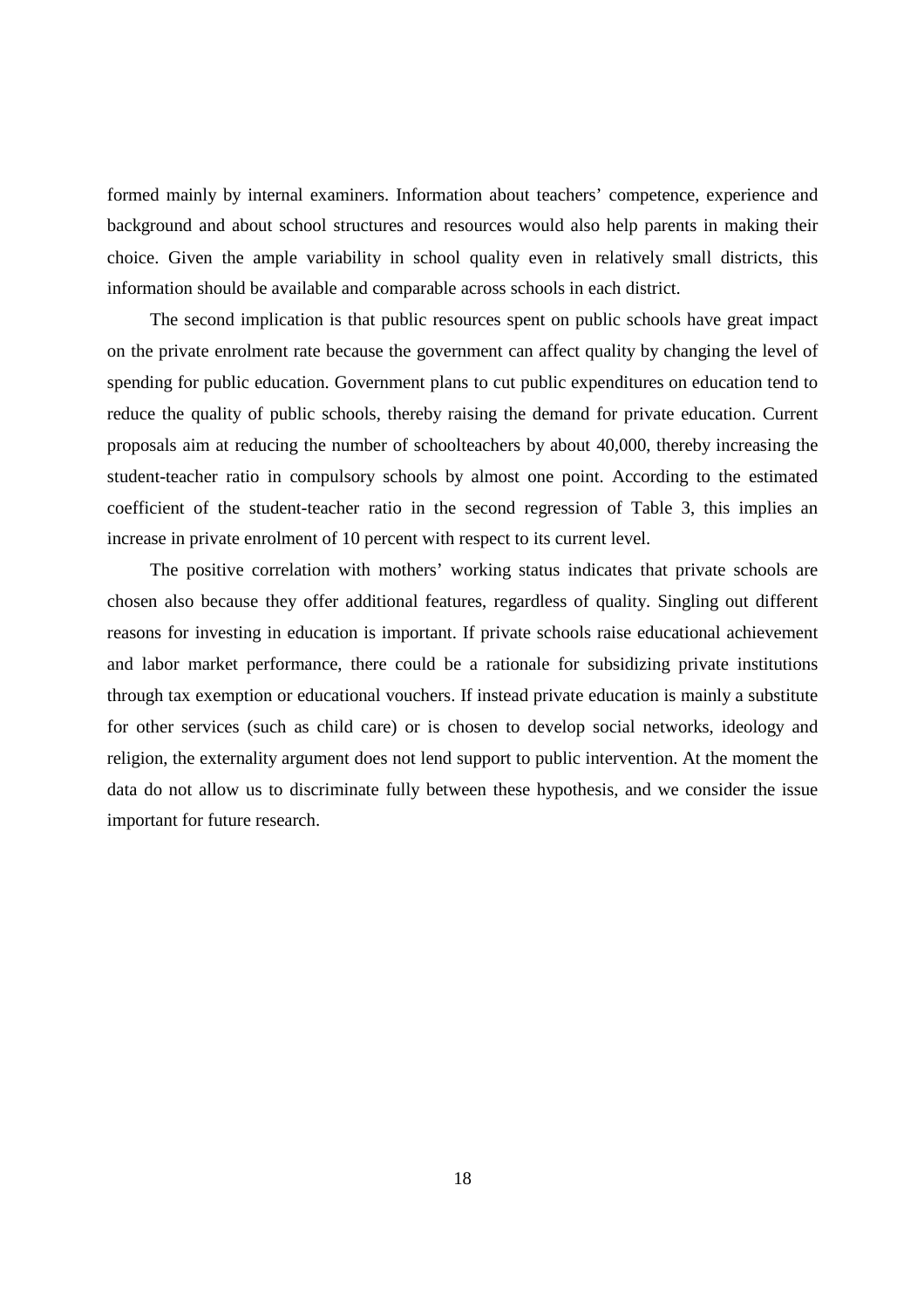#### **References**

- Altonji, J., T. Elder, and C. Taber (2000), "Selection on observed and unobserved variables: assessing the effectiveness of catholic schools," NBER Working Paper n. 7831
- Bertola, Giuseppe, and Daniele Checchi (2002), "Sorting and private education in Italy," CEPR Discussion Paper n. 3198.
- Buddin, Richard J., Joseph J. Cordes, and Sheila Nataraj Kirby (1998), "School choice in California: who chooses private schools?," *Journal of Urban Economics* 44, 110-34.
- Del Boca, Daniela (2002), "The effect of child care and part time opportunities on participation and fertility decisions in Italy," IZA Discussion Paper n. 427.
- Evans, William N., and Robert M. Schwab (1995), "Finishing high school and starting college: do catholic schools make a difference?," *Quarterly Journal of Economics* 110, 941-74.
- Fershtman, C., K. Murphy and Y. Weiss (1996), "Social status, education, and growth," *Journal of Political Economy* 104, 108-32.
- Glomm, G., and B. Ravikumar B. (1992), "Public versus private investment in human capital: endogenous growth and income inequality," *Journal of Political Economy* 100, 818-34.
- Gradstein, M., and M. Justman (2001), "Public education and the melting pot," CEPR Discussion Paper n. 2924.
- Hanushek, Eric A. (2002), "Publicly provided education," NBER Working Paper n. 8799.
- Lankford, R. H., E. S. Lee, and J. H. Wyckoff (1995), "An analysis of elementary and secondary school choice," *Journal of Urban Economics* 38, 236-51.
- Levin, Henry M. (1999), "The public-private nexus in education," *American Behavioral Scientist* 43, 124-37.
- Long, James E., and Eugenia F. Toma (1988), "The determinants of private school attendance," *The Review of Economics and Statistics* 70, 351-57.
- Neal, Derek (1997), "The effects of catholic secondary schooling on educational achievement," *Journal of Labor Economics* 15, 98-123.
- OECD (2002), *Education at a glance*. OECD: Paris.
- Stiglitz, Joseph (1974), "The demand for education in public and private school system," *Journal of Public Economics* 3, 349-85.
- Sander, William (2001), "The effect of catholic schools on religiosity, education and competition," National Center for the Study of Privatization in Education Occasional Paper n. 32 (http://www.tc.columbia.edu/ncspe).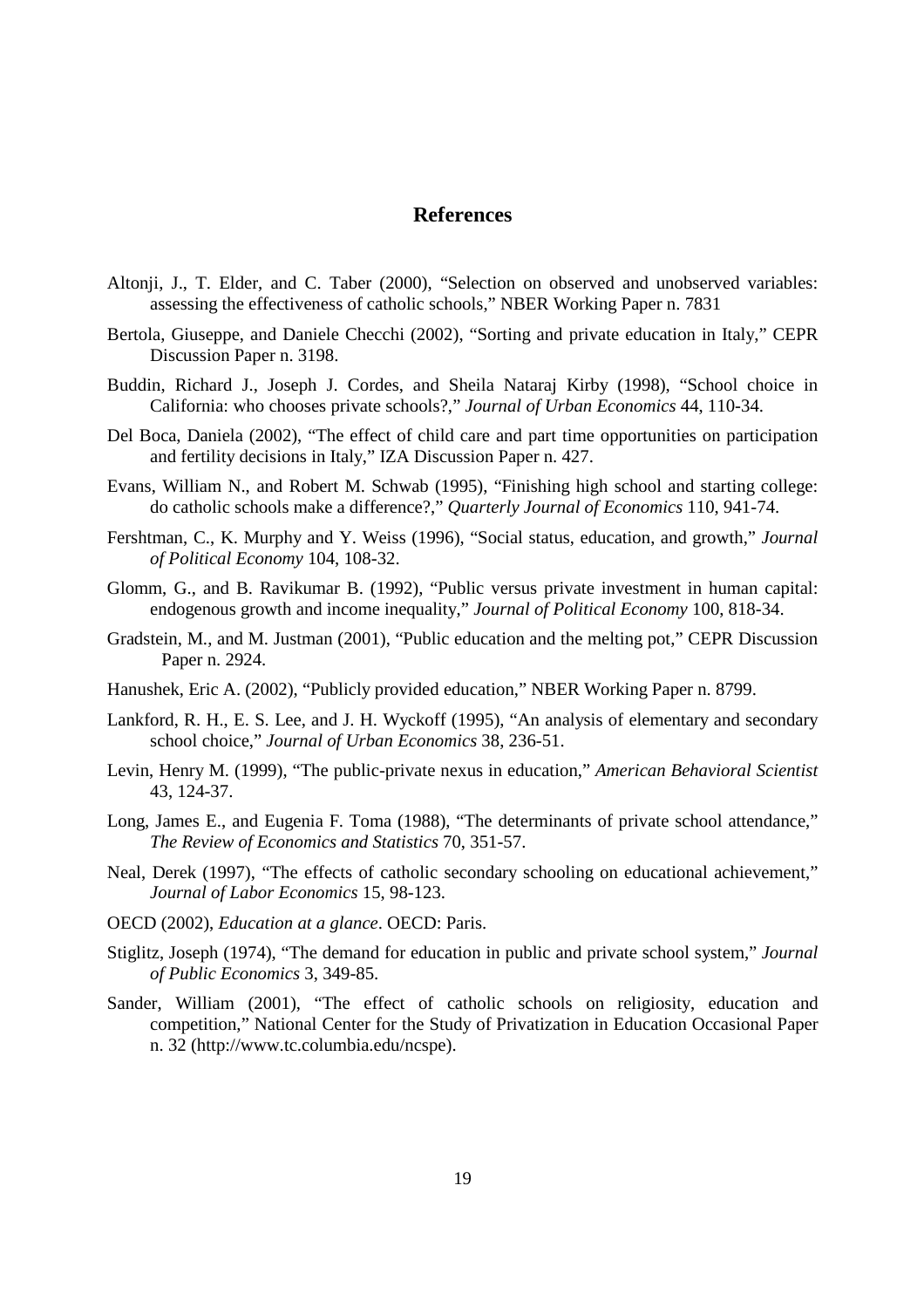#### **Table 1**

#### **Correlation matrix among quality indicators of public schools**

The correlation matrix is estimated on the basis of aggregate indicators of school quality and 92 provincial averages of the quality score available in the 1993 SHIW. Note: p-values are reported in italics.

|                                                                                     |                      | 2                    | $\mathfrak{Z}$       | $\overline{4}$      | 5                    | 6                   | 7                | 8      |
|-------------------------------------------------------------------------------------|----------------------|----------------------|----------------------|---------------------|----------------------|---------------------|------------------|--------|
| 1. Quality score                                                                    | 1.000                |                      |                      |                     |                      |                     |                  |        |
| 2. Student/teacher ratio in<br>elementary schools                                   | $-0.4694*$<br>0.0000 | 1.0000               |                      |                     |                      |                     |                  |        |
| 3. Student/teacher ratio in<br>lower secondary schools                              | $-0.1069$<br>0.3105  | $0.6819*$<br>0.0000  | 1.0000               |                     |                      |                     |                  |        |
| 4. Student/teacher ratio in<br>upper secondary schools                              | $-0.2489*$<br>0.0167 | $0.5440*$<br>0.0000  | $0.5329*$<br>0.0000  | 1.0000              |                      |                     |                  |        |
| 5. Proportion of elementary<br>school students in full-day<br>schedules             | $0.2360*$<br>0.0235  | $-0.4960*$<br>0.0000 | $-0.2848*$<br>0.0059 | $-0.1386$<br>0.1877 | 1.0000               |                     |                  |        |
| 6. Proportion of elementary<br>school students in buildings<br>unfit for school use | $-0.6521*$<br>0.0000 | $0.5188*$<br>0.0000  | 0.1952<br>0.0623     | 0.1989<br>0.0573    | $-0.4017*$<br>0.0001 | 1.0000              |                  |        |
| 7. Proportion of elementary<br>school students in second or<br>third shift          | $-0.5476*$<br>0.0000 | $0.4111*$<br>0.0000  | $0.2685*$<br>0.0097  | $0.3114*$<br>0.0025 | $-0.2502*$<br>0.0162 | $0.3445*$<br>0.0008 | 1.0000           |        |
| 8. Proportion of upper<br>secondary school students in<br>second or third shift     | $-0.1446$<br>0.1691  | 0.1968<br>0.0601     | 0.1573<br>0.1344     | $0.2309*$<br>0.0268 | $-0.0801$<br>0.4481  | 0.0298<br>0.7781    | 0.1961<br>0.0610 | 1.0000 |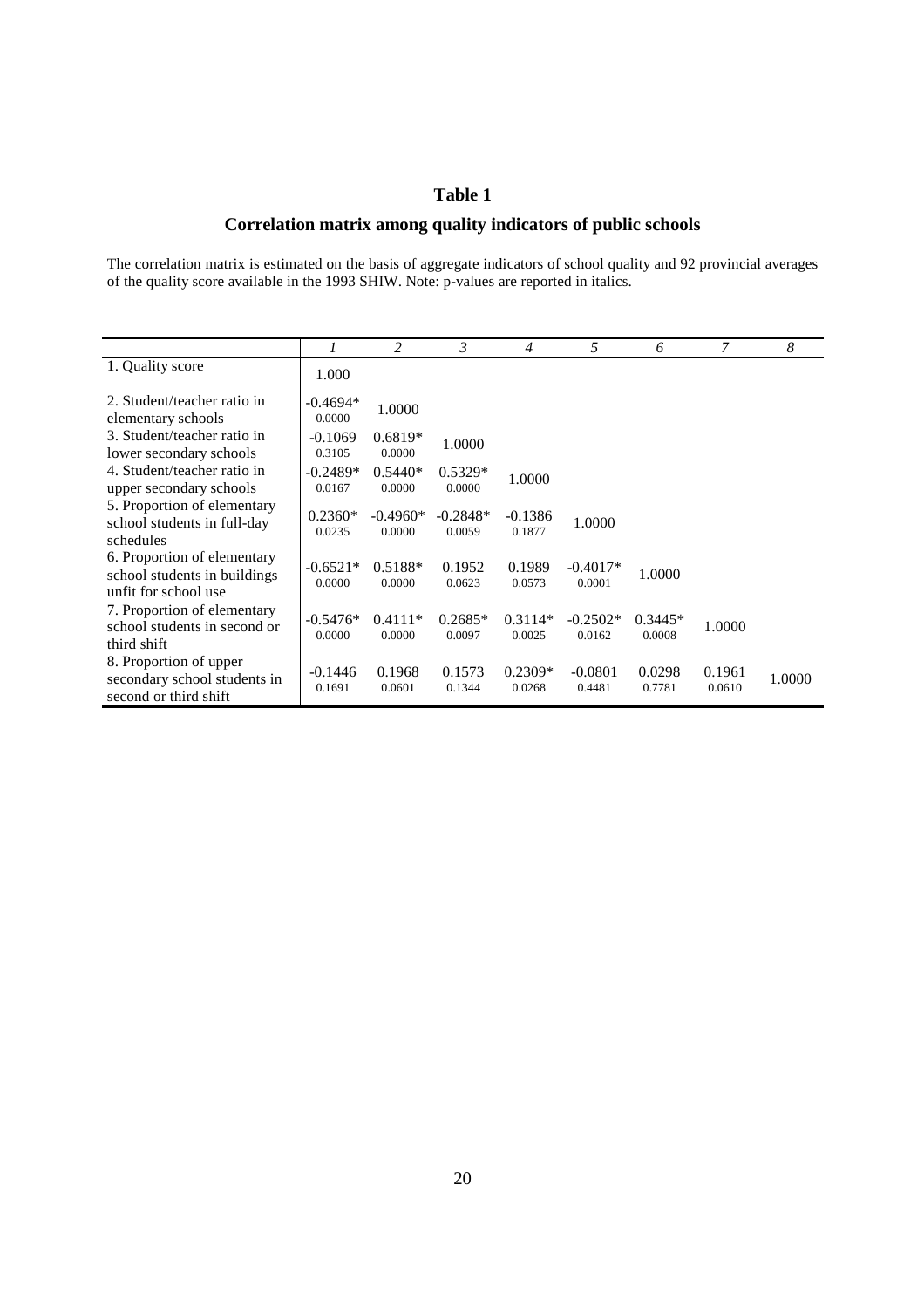#### **Table 2 Sample statistics**

Except for number of children, father's and mother's age, quality score and student-teacher ratio, values are expressed in percent. Sample means are computed using population weights. The total number of observations does not equal the total sample size because there are children not attending the school level corresponding to their age (5 in the age group 6-10, 2 in the age group 11-13, and 227 in the age group 15-18, beyond compulsory school level).

| Variable                                                                                                                  | Elementary |        | Lower Secondary |        | <b>Upper Secondary</b> |        |
|---------------------------------------------------------------------------------------------------------------------------|------------|--------|-----------------|--------|------------------------|--------|
|                                                                                                                           | Private    | Public | Private         | Public | Private                | Public |
| Female                                                                                                                    | 39.7       | 47.5   | 38.9            | 44.4   | 58.9                   | 47.7   |
| Father's education (beyond compulsory)                                                                                    | 57.9       | 41.2   | 48.4            | 39.4   | 64.5                   | 38.4   |
| Mother's education (beyond compulsory)                                                                                    | 65.1       | 39.9   | 54.5            | 31.2   | 54.1                   | 29.5   |
| Father's age                                                                                                              | 38.6       | 37.6   | 45.8            | 39.0   | 47.6                   | 43.3   |
| Mother's age                                                                                                              | 35.2       | 35.7   | 41.5            | 39.5   | 41.5                   | 43.0   |
| Single parent                                                                                                             | 3.0        | 6.5    | 2.4             | 10.5   | 4.9                    | 10.1   |
| Number of children                                                                                                        | 1.84       | 2.25   | 1.49            | 2.39   | 1.87                   | 2.38   |
| Housewife (at least one person at home)                                                                                   | 36.1       | 50.1   | 43.2            | 50.4   | 39.8                   | 49.4   |
| I income quartile                                                                                                         | 7.26       | 18.69  | 6.31            | 21.76  | 2.24                   | 16.66  |
| II income quartile                                                                                                        | 5.36       | 33.27  | 9.46            | 30.01  | 28.73                  | 25.55  |
| III income quartile                                                                                                       | 34.54      | 24.90  | 32.28           | 23.57  | 21.41                  | 27.93  |
| IV income quartile                                                                                                        | 52.85      | 23.14  | 51.94           | 24.66  | 47.62                  | 29.86  |
| Quality score                                                                                                             | 6.25       | 6.33   | 6.52            | 6.41   | 7.08                   | 6.38   |
| Student-teacher ratio in public schools                                                                                   | 10.17      | 10.02  | 7.82            | 7.87   | 9.21                   | 9.12   |
| Resident in the North                                                                                                     | 39.8       | 37.9   | 61.3            | 37.0   | 44.5                   | 35.3   |
| Resident in the Center                                                                                                    | 25.6       | 18.0   | 19.0            | 16.6   | 28.2                   | 20.9   |
| Resident in the South                                                                                                     | 34.6       | 44.1   | 19.7            | 46.4   | 27.3                   | 43.8   |
| City size<20,000                                                                                                          | 18.3       | 49.5   | 5.3             | 51.0   | 43.6                   | 43.9   |
| 20,000 <city size<40,000<="" td=""><td>9.8</td><td>14.4</td><td>18.4</td><td>13.7</td><td>8.5</td><td>15.5</td></city>    | 9.8        | 14.4   | 18.4            | 13.7   | 8.5                    | 15.5   |
| 40,000 <city size<500,000<="" td=""><td>41.0</td><td>25.6</td><td>40.9</td><td>26.6</td><td>15.4</td><td>25.7</td></city> | 41.0       | 25.6   | 40.9            | 26.6   | 15.4                   | 25.7   |
| City size>500,000                                                                                                         | 30.8       | 10.5   | 35.4            | 8.8    | 32.5                   | 14.9   |
| <b>Observations</b>                                                                                                       | 70         | 1143   | 24              | 778    | 57                     | 1383   |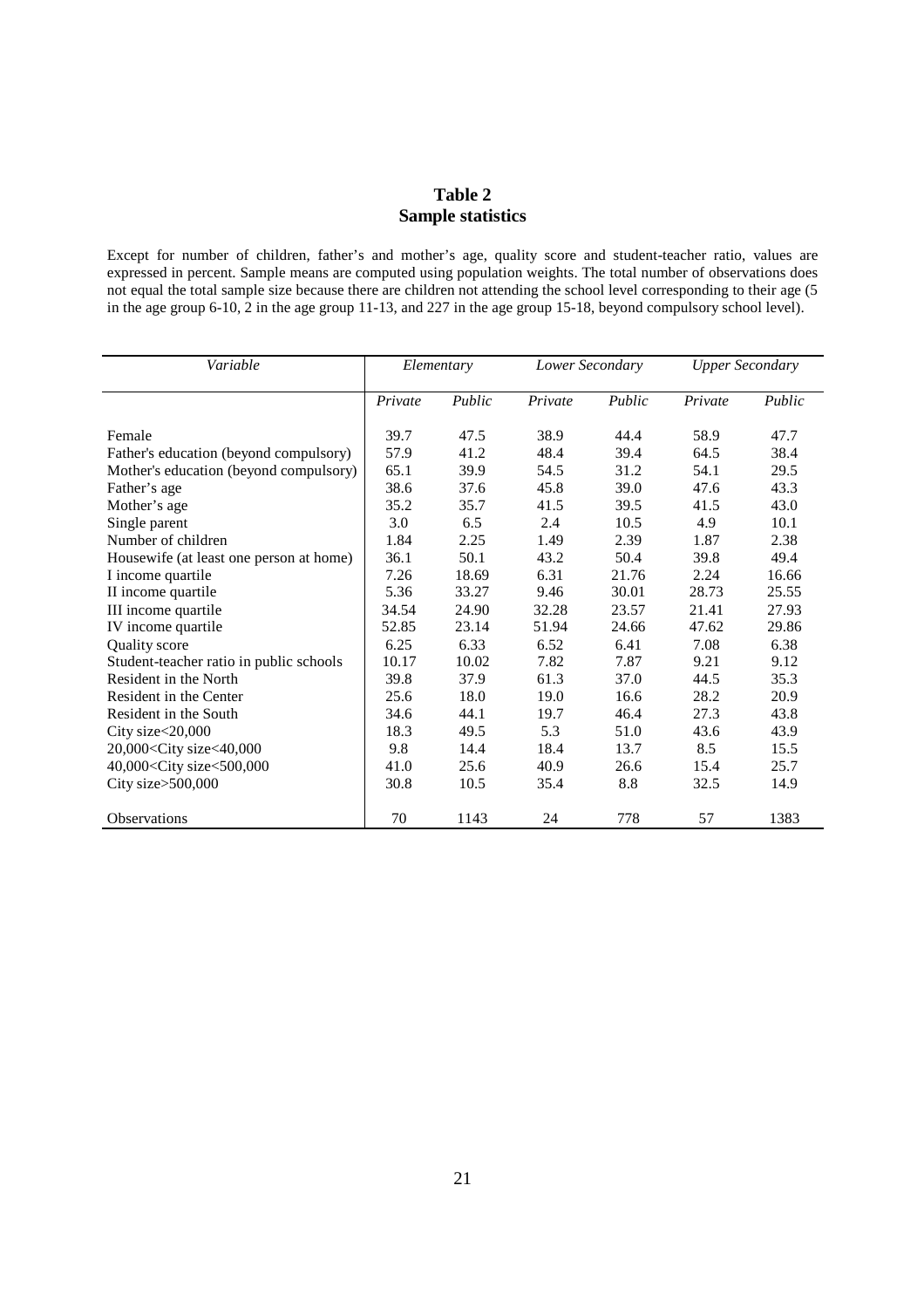#### **Table 3 Probit regressions for private enrolment: compulsory education**

The table reports probit regressions for private enrolment in elementary and lower secondary schools. For each regression we report the marginal effect and the *t*-statistic in parentheses.

| Variable                                                                         |           |           |            |
|----------------------------------------------------------------------------------|-----------|-----------|------------|
| Female                                                                           | $-0.007$  | $-0.005$  | $-0.009$   |
|                                                                                  | $(-1.05)$ | $(-0.83)$ | $(-1.17)$  |
| Father's education                                                               | 0.003     | 0.004     | 0.000      |
|                                                                                  | (0.35)    | (0.53)    | (0.07)     |
| Mother's education                                                               | 0.014     | 0.009     | 0.011      |
|                                                                                  |           |           |            |
|                                                                                  | (1.47)    | (1.12)    | (1.08)     |
| Single parent                                                                    | 0.009     | $-0.013$  | $-0.015$   |
|                                                                                  | (0.56)    | $(-1.04)$ | $(-0.92)$  |
| Number of siblings                                                               | $-0.020$  | $-0.014$  | $-0.023$   |
|                                                                                  | $(-3.82)$ | $(-3.26)$ | $(-3.96)$  |
| II Income quartile                                                               | 0.009     | 0.011     | 0.022      |
|                                                                                  | (0.64)    | (0.89)    | (1.21)     |
| III Income quartile                                                              | 0.046     | 0.043     | 0.078      |
|                                                                                  | (2.71)    | (2.79)    | (3.37)     |
| IV Income quartile                                                               | 0.068     | 0.058     | 0.105      |
|                                                                                  | (3.47)    | (3.24)    | (3.70)     |
| Quality score                                                                    | $-0.005$  | $-0.004$  | $-0.007$   |
|                                                                                  | $(-2.68)$ | $(-2.65)$ | $(-2.82)$  |
| Student-teacher ratio                                                            | 0.008     | 0.007     |            |
|                                                                                  | (2.35)    | (2.20)    |            |
| Father's age                                                                     |           | $-0.000$  | $-0.000$   |
|                                                                                  |           | $(-1.33)$ | $(-1-16)$  |
| Moher's age                                                                      |           | $-0.000$  | $-0.001$   |
|                                                                                  |           | $(-1.82)$ | $(-1.87)$  |
| Housewife                                                                        |           | $-0.011$  | $-0.020$   |
|                                                                                  |           | $(-1.61)$ | $(-2.13)$  |
| Resident in the Centre                                                           |           | $-0.019$  | 0.067      |
|                                                                                  |           | $(-2.57)$ | (1.03)     |
| Resident in the South                                                            |           | $-0.015$  | $-0.005$   |
|                                                                                  |           | $(-1.63)$ | $(-0.14)$  |
| 20,000 <city size<40,000<="" td=""><td></td><td>0.031</td><td>0.118</td></city>  |           | 0.031     | 0.118      |
|                                                                                  |           | (2.00)    | (3.35)     |
| 40,000 <city size<500,000<="" td=""><td></td><td>0.034</td><td>0.075</td></city> |           | 0.034     | 0.075      |
|                                                                                  |           | (3.15)    | (4.27)     |
| City size>500,000                                                                |           | 0.079     | 0.110      |
|                                                                                  |           | (3.25)    | (2.70)     |
| Province dummies                                                                 | NO        | NO        | <b>YES</b> |
|                                                                                  |           |           |            |
| Pseudo R square                                                                  | 0.095     | 0.137     | 0.220      |
| Number of observations                                                           | 1948      | 1948      | 1948       |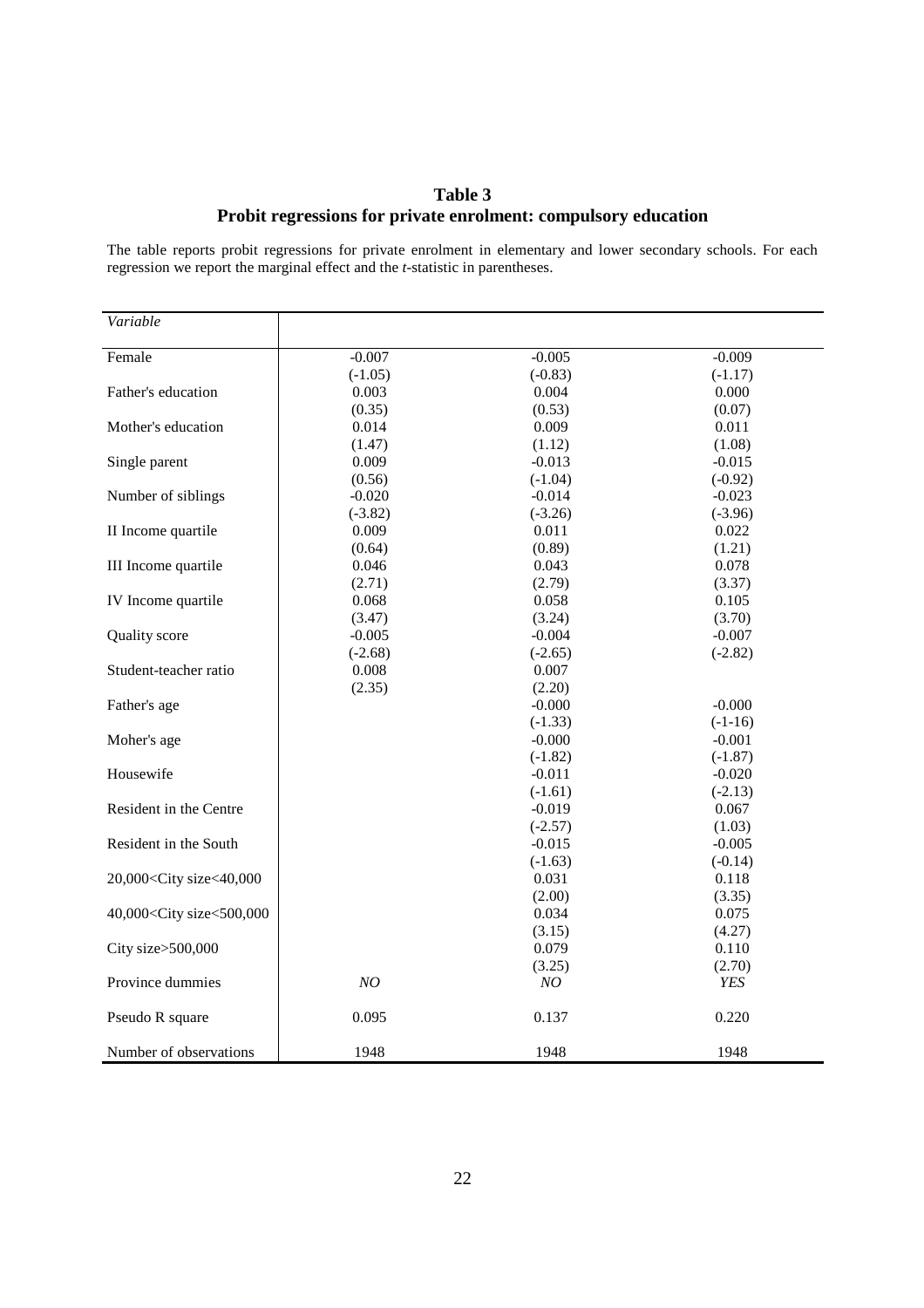#### **Table 4 Probit regressions for private enrolment: elementary and lower secondary**

The table reports probit regressions for enrolment in private elementary and lower secondary schools. For each regression we report the marginal effect and the *t*-statistic in parentheses.

| Variable                                                                                                              | Elementary school |           | Lower secondary school |           |           |           |
|-----------------------------------------------------------------------------------------------------------------------|-------------------|-----------|------------------------|-----------|-----------|-----------|
| Female                                                                                                                | $-0.001$          | 0.000     | 0.000                  | $-0.014$  | $-0.011$  | $-0.032$  |
|                                                                                                                       | $(-0.16)$         | (0.04)    | (0.04)                 | $(-1.78)$ | $(-1.70)$ | $(-1.57)$ |
| Father's education                                                                                                    | 0.005             | 0.004     | 0.002                  | $-0.002$  | 0.000     | $-0.004$  |
|                                                                                                                       | (0.38)            | (0.40)    | (0.15)                 | $(-0.26)$ | (0.09)    | $(-0.20)$ |
| Mother's education                                                                                                    | 0.016             | 0.014     | 0.013                  | 0.007     | 0.001     | 0.017     |
|                                                                                                                       | (1.18)            | (1.28)    | (0.83)                 | (0.72)    | (0.21)    | (0.58)    |
| Single parent                                                                                                         | 0.029             | $-0.015$  | $-0.022$               | $-0.007$  | $-0.006$  | $-0.002$  |
|                                                                                                                       | (1.04)            | $(-0.87)$ | $(-0.97)$              | $(-0.51)$ | $(-0.57)$ | $(-0.05)$ |
| Number of siblings                                                                                                    | $-0.021$          | $-0.014$  | $-0.027$               | $-0.016$  | $-0.009$  | $-0.030$  |
|                                                                                                                       | $(-2.93)$         | $(-2.47)$ | $(-3.07)$              | $(-2.72)$ | $(-2.14)$ | $(-2.23)$ |
| II Income quartile                                                                                                    | $-0.002$          | 0.004     | 0.016                  | 0.029     | 0.019     | 0.060     |
|                                                                                                                       | $(-0.11)$         | (0.27)    | (0.63)                 | (1.37)    | (1.22)    | (1.11)    |
| III Income quartile                                                                                                   | 0.054             | 0.056     | 0.149                  | 0.037     | 0.017     | 0.029     |
|                                                                                                                       | (2.30)            | (2.60)    | (3.67)                 | (1.70)    | (1.21)    | (0.63)    |
| IV Income quartile                                                                                                    | 0.087             | 0.083     | 0.174                  | 0.046     | 0.019     | 0.046     |
|                                                                                                                       | (3.12)            | (3.25)    | (3.78)                 | (1.85)    | (1.19)    | (0.84)    |
| Quality score                                                                                                         | $-0.006$          | $-0.005$  | $-0.009$               | $-0.002$  | $-0.002$  | $-0.011$  |
|                                                                                                                       | $(-2.26)$         | $(-2.36)$ | $(-2.87)$              | $(-1.27)$ | $(-1.26)$ | $(-1.79)$ |
| Student-teacher ratio                                                                                                 | 0.008             | 0.007     |                        | 0.006     | 0.007     |           |
|                                                                                                                       | (2.41)            | (2.04)    |                        | (1.41)    | (1.58)    |           |
| Father's age                                                                                                          |                   | $-0.001$  | $-0.002$               |           | 0.000     | 0.002     |
|                                                                                                                       |                   | $(-2.36)$ | $(-2.59)$              |           | (1.90)    | (2.38)    |
| Moher's age                                                                                                           |                   | $-0.001$  | $-0.002$               |           | $-0.000$  | $-0.000$  |
|                                                                                                                       |                   | $(-1.71)$ | $(-2.25)$              |           | $(-0.38)$ | $(-0.25)$ |
| Housewife                                                                                                             |                   | $-0.007$  | $-0.023$               |           | $-0.010$  | $-0.054$  |
|                                                                                                                       |                   | $(-0.86)$ | $(-1.51)$              |           | $(-1.58)$ | $(-2.23)$ |
| Resident in the Centre                                                                                                |                   | $-0.025$  | $-0.027$               |           | $-0.010$  | $-0.023$  |
|                                                                                                                       |                   | $(-2.53)$ | $(-0.95)$              |           | $(-1.35)$ | $(-0.57)$ |
| Resident in the South                                                                                                 |                   | $-0.019$  | $-0.005$               |           | $-0.012$  | 0.203     |
|                                                                                                                       |                   | $(-1.40)$ | (0.10)                 |           | $(-1.46)$ | (2.16)    |
| 20,000 <city size<40,000<="" td=""><td></td><td>0.026</td><td>0.238</td><td></td><td>0.035</td><td>0.125</td></city>  |                   | 0.026     | 0.238                  |           | 0.035     | 0.125     |
|                                                                                                                       |                   | (1.28)    | (2.96)                 |           | (1.88)    | (1.87)    |
| 40,000 <city size<500,000<="" td=""><td></td><td>0.043</td><td>0.147</td><td></td><td>0.017</td><td>0.072</td></city> |                   | 0.043     | 0.147                  |           | 0.017     | 0.072     |
|                                                                                                                       |                   | (3.02)    | (3.92)                 |           | (1.42)    | (1.90)    |
| City size>500,000                                                                                                     |                   | 0.085     | 0.242                  |           | 0.042     | 0.066     |
|                                                                                                                       |                   | (2.77)    | (2.68)                 |           | (1.54)    | (1.06)    |
| Province dummies                                                                                                      | NO                | $NO$      | YES                    | NO        | $\it NO$  | YES       |
| Pseudo R square                                                                                                       | 0.108             | 0.161     | 0.279                  | 0.102     | 0.152     | 0.216     |
| Number of observations                                                                                                | 1172              | 1172      | 1172                   | 776       | 776       | 776       |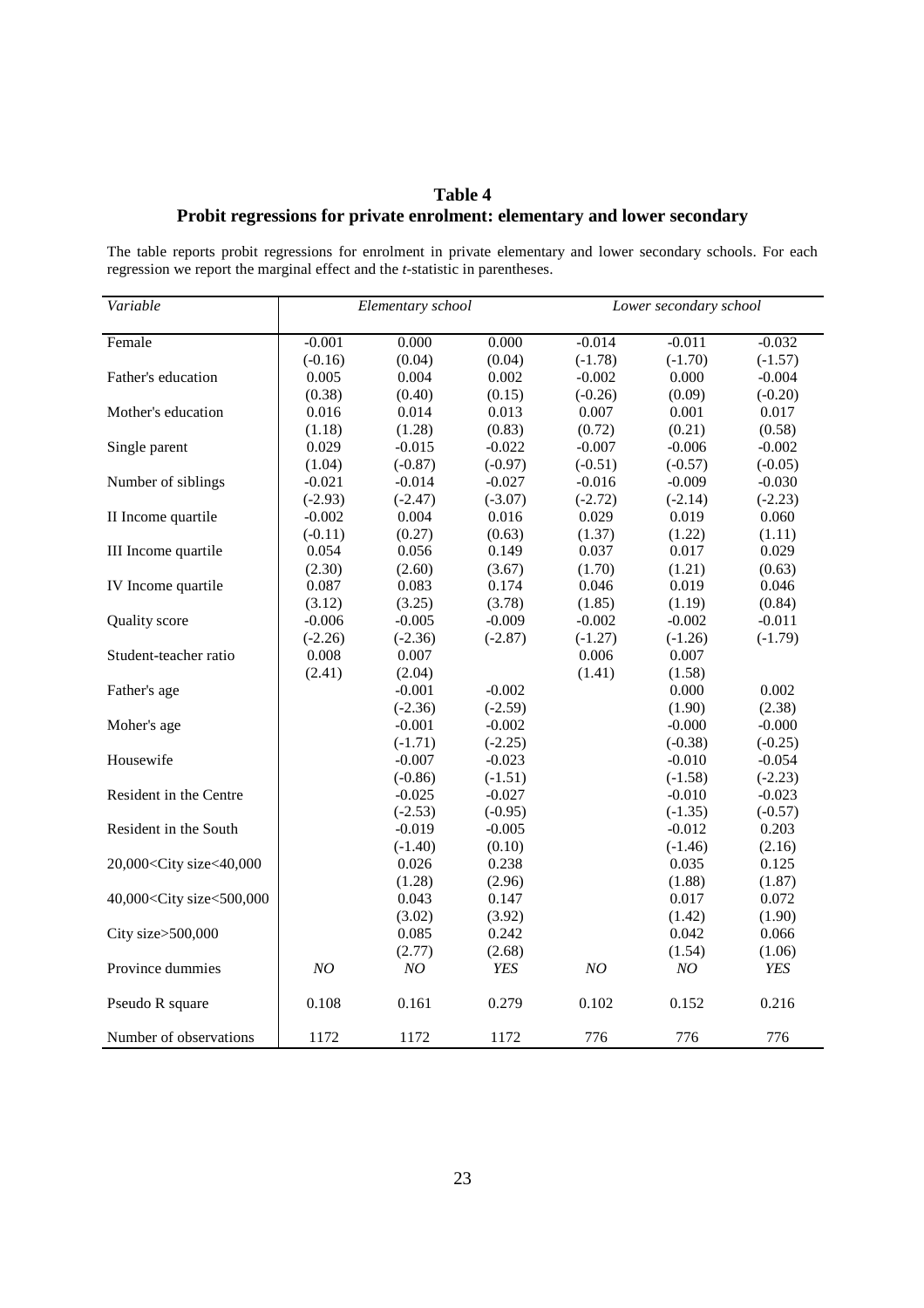#### **Table 5 Probit regressions for private enrolment: upper secondary**

The table reports probit regressions for private enrolment in upper secondary schools. For each regression we report the marginal effect and the *t*-statistic in parentheses.

| Variable                                                                                       |           |           |           |
|------------------------------------------------------------------------------------------------|-----------|-----------|-----------|
| Female                                                                                         | 0.020     | 0.017     | 0.030     |
|                                                                                                | (2.67)    | (2.44)    | (2.12)    |
| Father's education                                                                             | 0.016     | 0.017     | 0.038     |
|                                                                                                | (1.84)    | (1.96)    | (2.32)    |
| Mother's education                                                                             | 0.011     | 0.011     | 0.009     |
|                                                                                                | (1.23)    | (1.24)    | (0.55)    |
| Single parent                                                                                  | $-0.010$  | $-0.015$  | $-0.038$  |
|                                                                                                | $(-0.89)$ | $(-1.18)$ | $(-1.45)$ |
| Number of siblings                                                                             | $-0.021$  | $-0.019$  | $-0.039$  |
|                                                                                                | $(-4.44)$ | $(-4.38)$ | $(-4.21)$ |
| II Income quartile                                                                             | 0.020     | 0.017     | 0.027     |
|                                                                                                | (1.17)    | (1.05)    | (0.95)    |
| III Income quartile                                                                            | 0.007     | 0.006     | 0.017     |
|                                                                                                | (0.45)    | (0.42)    | (0.63)    |
| IV Income quartile                                                                             | 0.023     | 0.023     | 0.065     |
|                                                                                                | (1.28)    | (1.23)    | (1.83)    |
| Quality score                                                                                  | $-0.000$  | $-0.000$  | 0.001     |
|                                                                                                | $(-0.04)$ | $(-0.03)$ | (0.37)    |
| Student-teacher ratio                                                                          | 0.019     | 0.018     |           |
|                                                                                                | (3.17)    | (2.40)    |           |
| Father's age                                                                                   |           | $-0.000$  | $-0.001$  |
|                                                                                                |           | $(-0.32)$ | $(-0.92)$ |
| Moher's age                                                                                    |           | $-0.000$  | $-0.002$  |
|                                                                                                |           | $(-1.98)$ | $(-2.80)$ |
| Housewife                                                                                      |           | 0.007     | 0.025     |
|                                                                                                |           | (0.92)    | (1.58)    |
| Resident in the Centre                                                                         |           | $-0.011$  | 0.042     |
|                                                                                                |           | $(-1.27)$ | (0.93)    |
| Resident in the South                                                                          |           | $-0.011$  | 0.103     |
|                                                                                                |           | $(-1.27)$ | (2.04)    |
| 20,000 <city size<40,000<="" td=""><td></td><td>0.009</td><td>0.028</td></city>                |           | 0.009     | 0.028     |
|                                                                                                |           | (0.80)    | (0.94)    |
| 40,000 <city size<500,000<="" td=""><td></td><td>0.000</td><td><math>-0.006</math></td></city> |           | 0.000     | $-0.006$  |
|                                                                                                |           | (0.09)    | $(-0.31)$ |
| City size>500,000                                                                              |           | 0.014     | 0.006     |
|                                                                                                |           | (0.95)    | (0.25)    |
| Province dummies                                                                               | NO        | NO        | YES       |
| Pseudo R square                                                                                | 0.113     | 0.132     | 0.196     |
| Number of observations                                                                         | 1351      | 1351      | 1351      |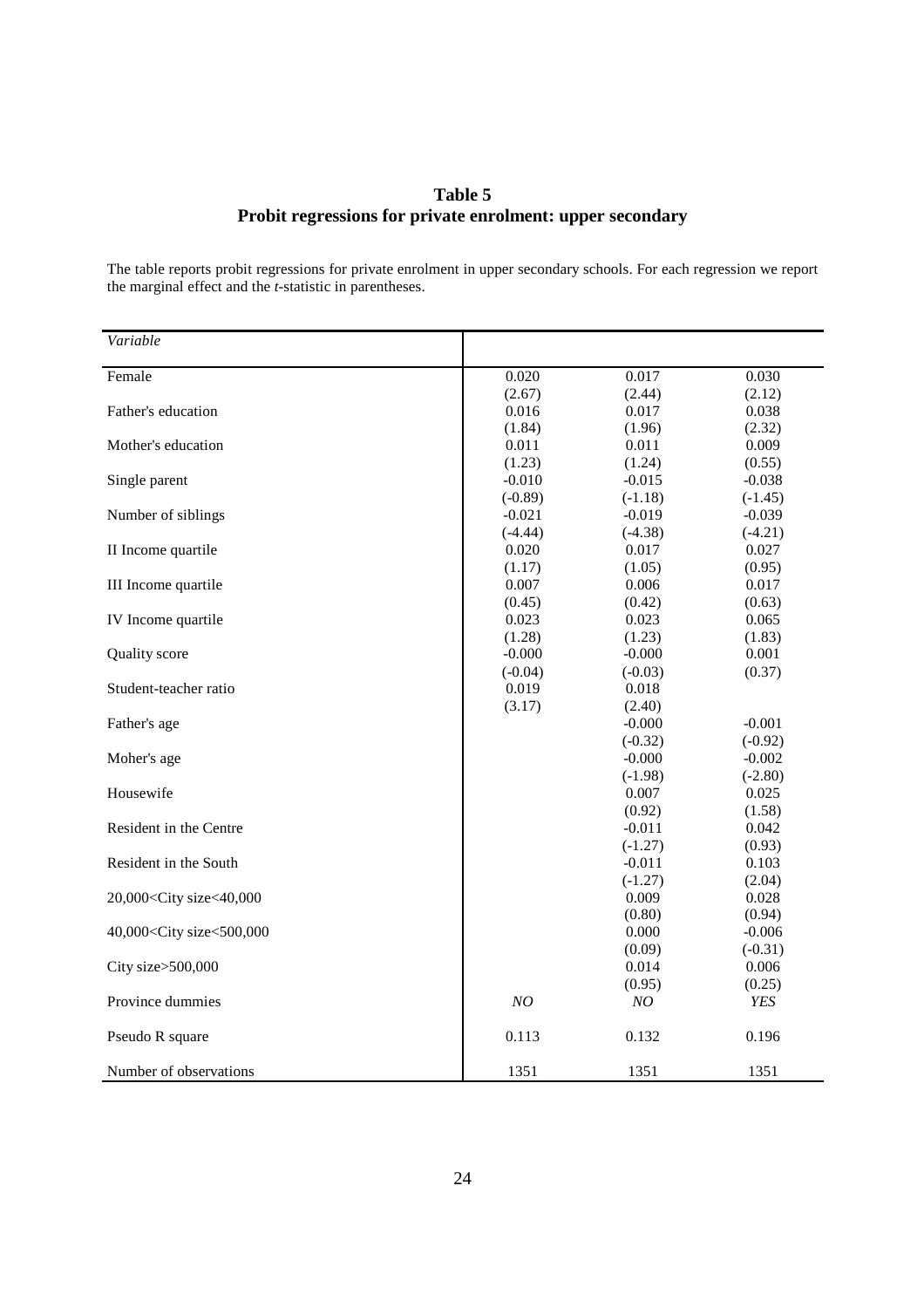

**Figure 1 Quality score of public schools, by region**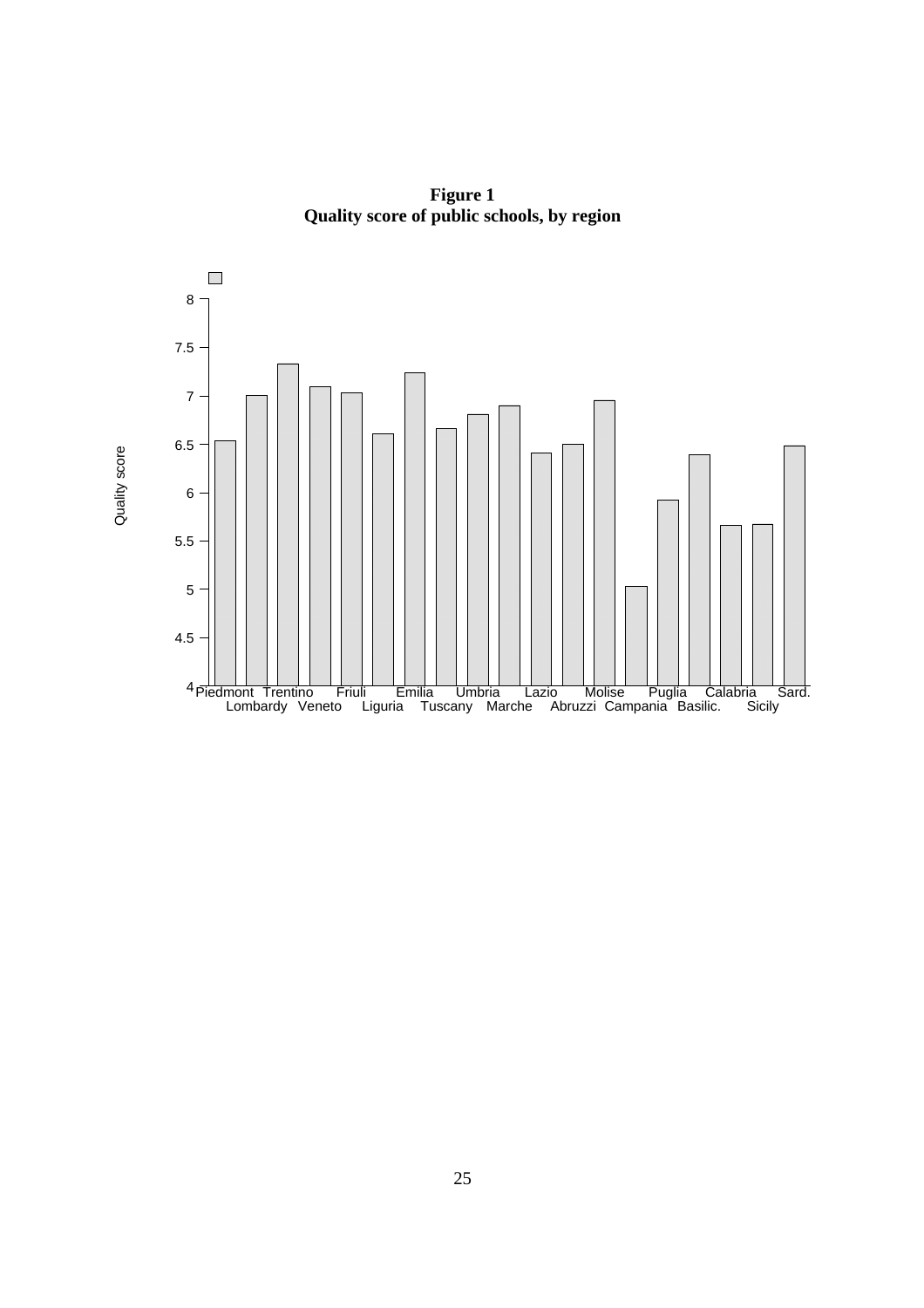**Figure 2 Student-teacher ratio, by region** 

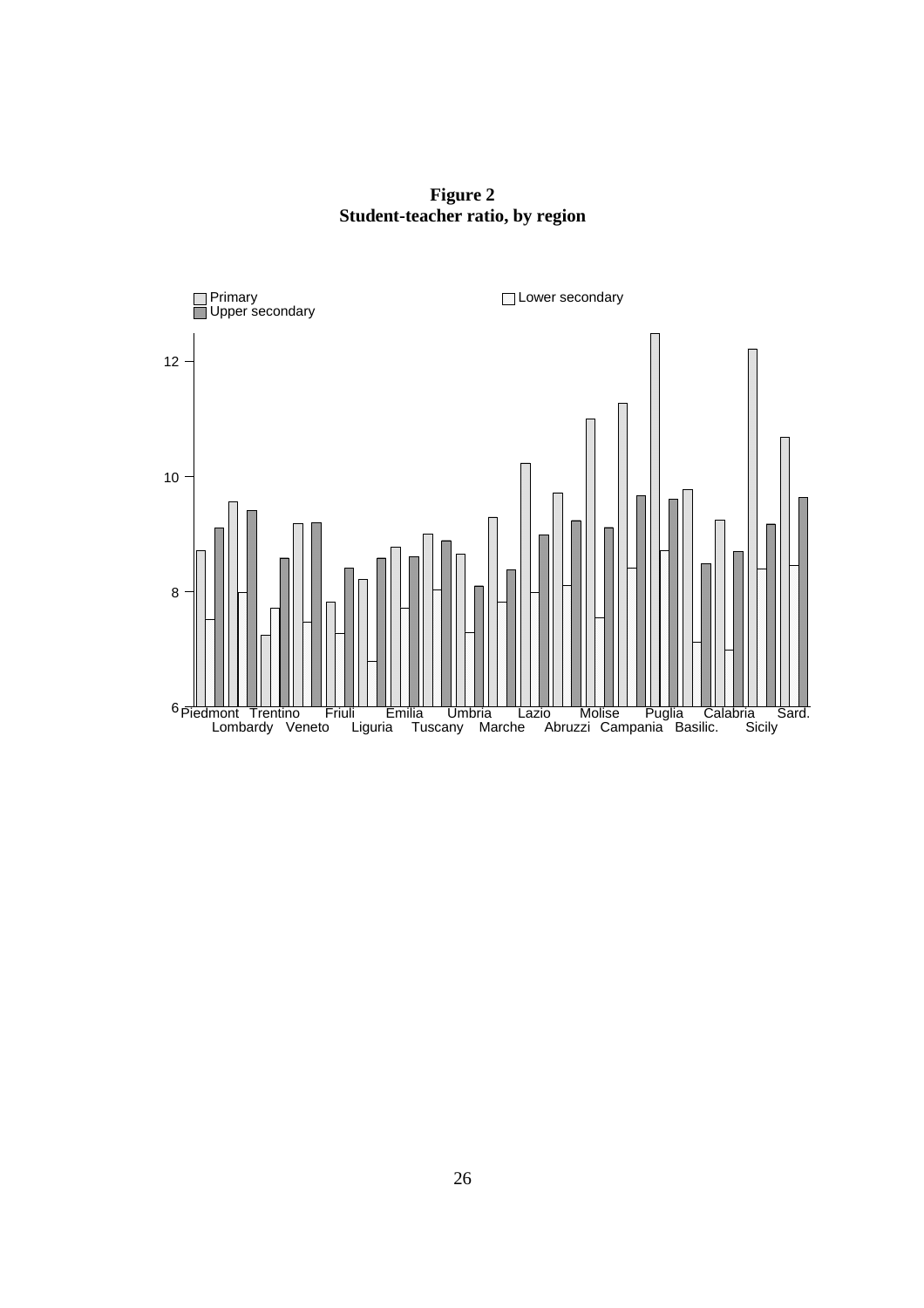**Figure 3 The correlation between the quality score and the student-teacher ratio** 

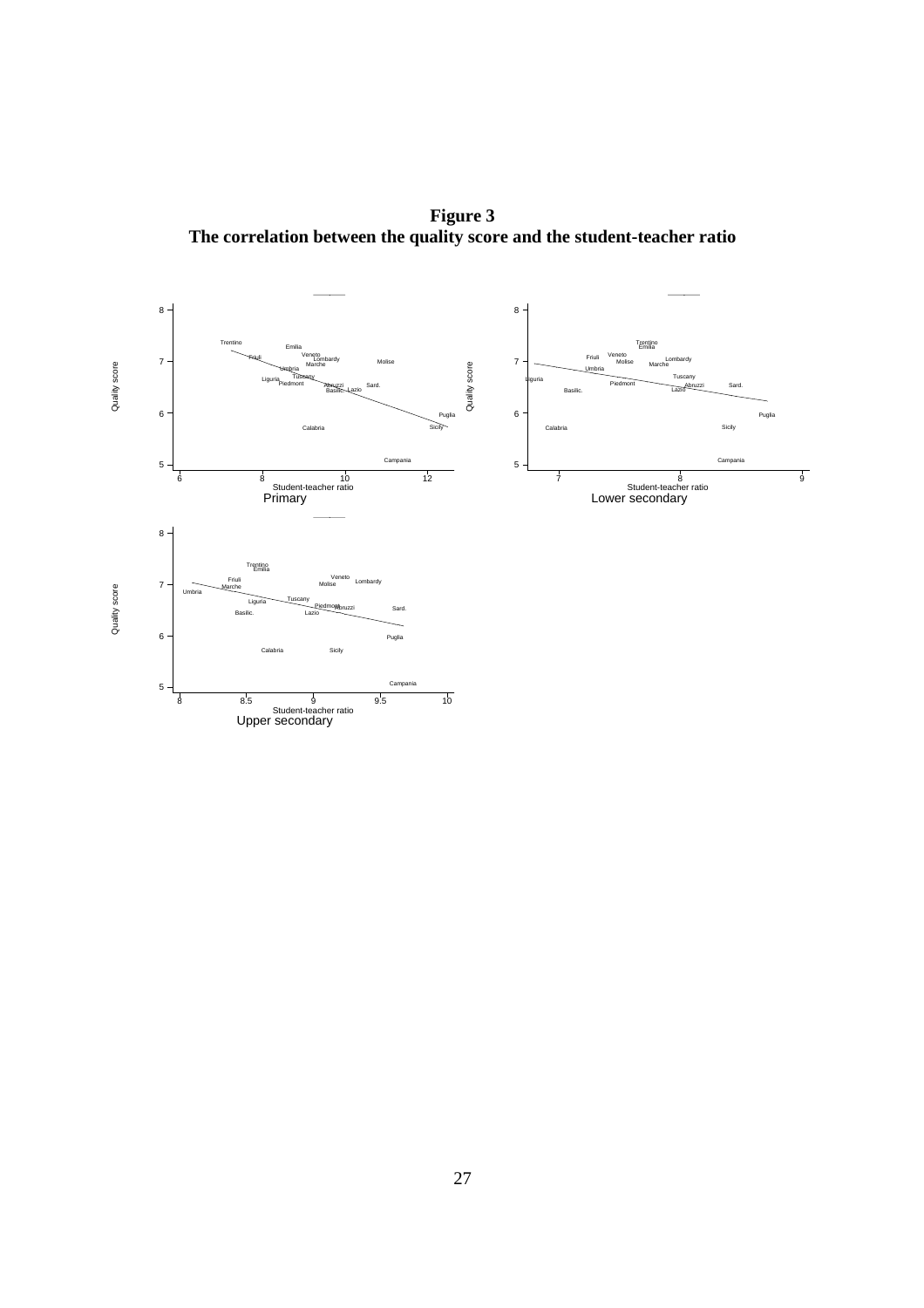**Figure 4 Proportion reporting low or high quality of public schools, by region** 

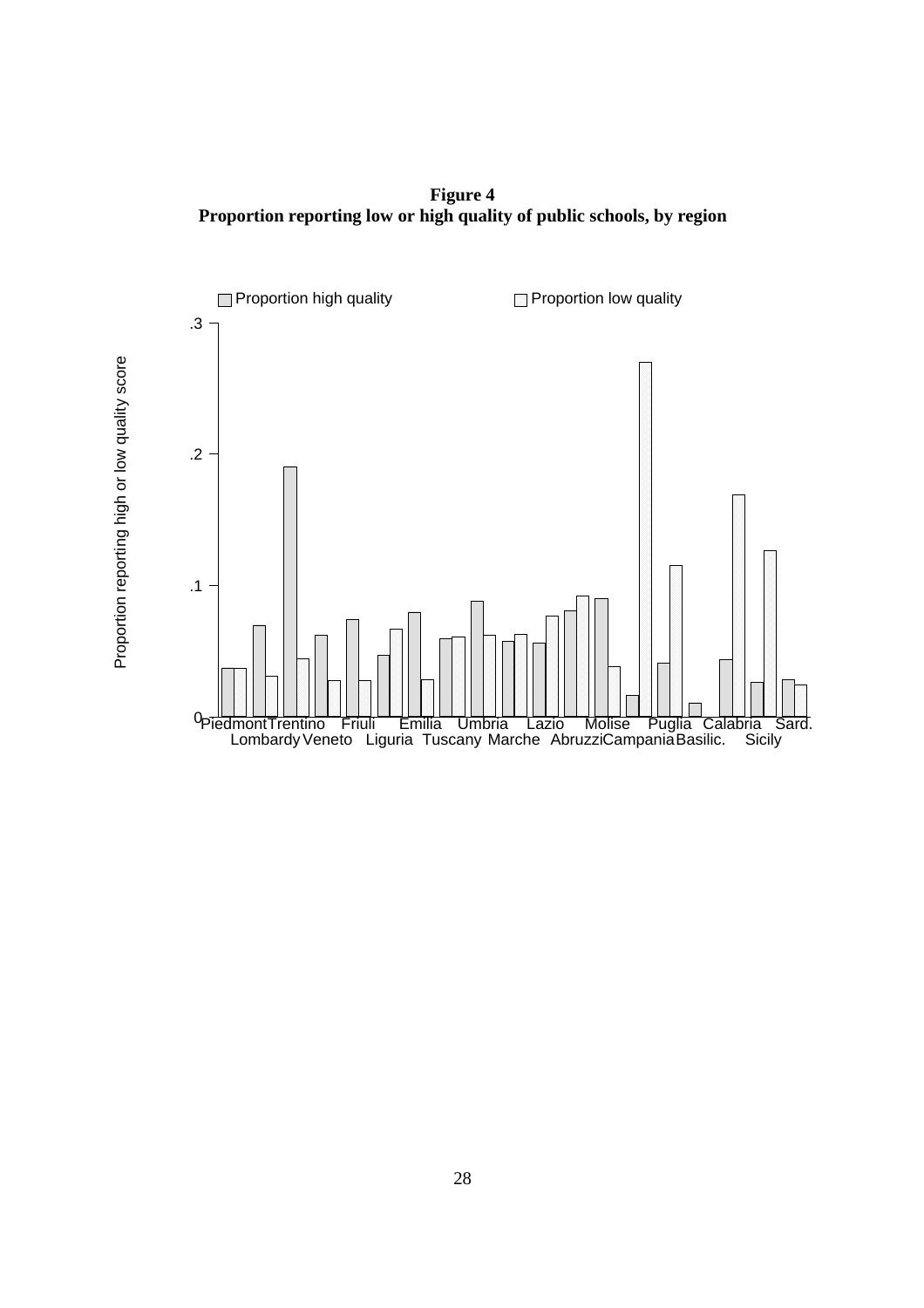**Figure 5 The effect of the quality score on the probability of private enrolment**